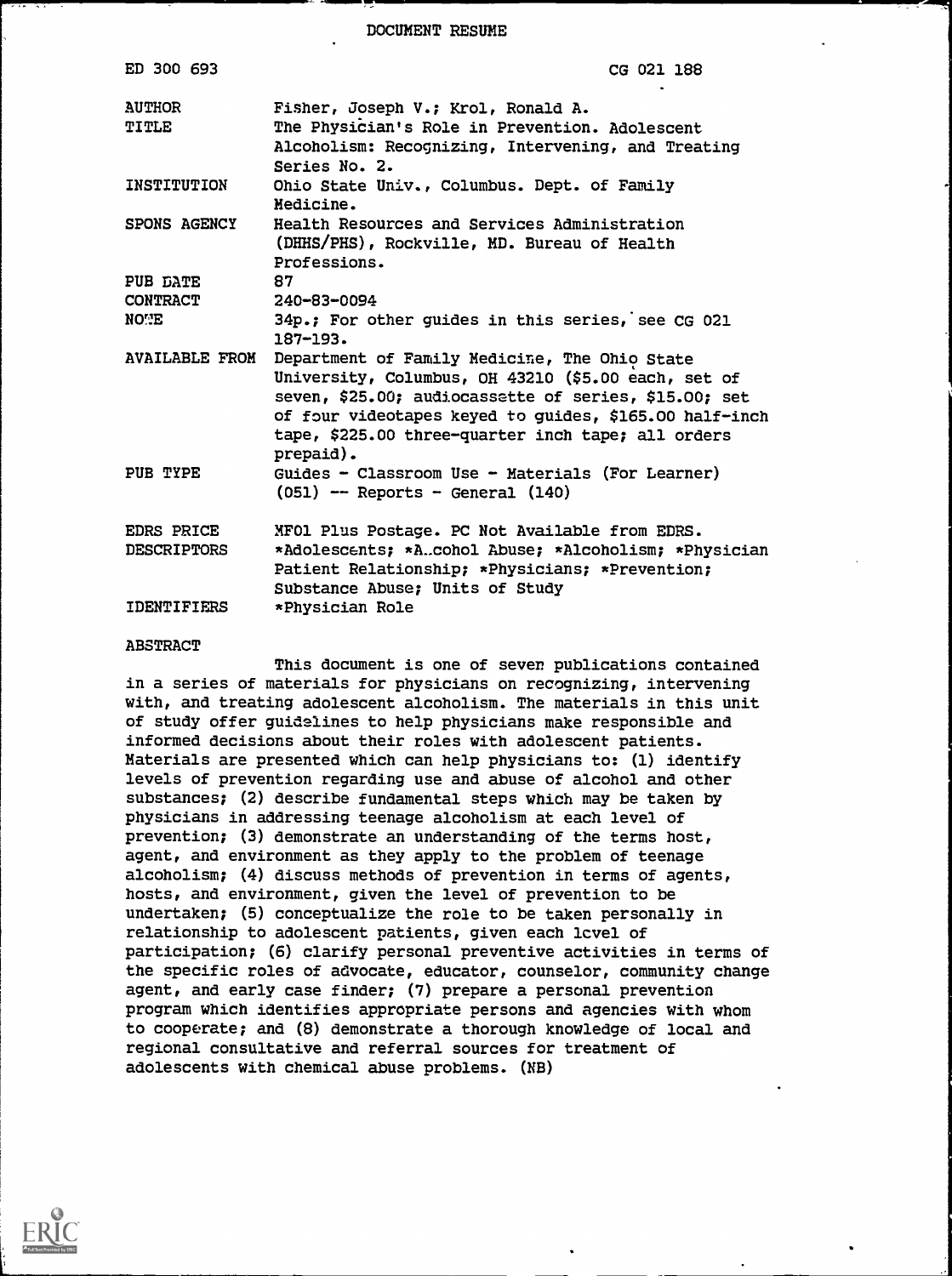# Adolescent.Alcoholism: Recognizing, Intervening, and Treating

.(The titles and materials-listed below are contained in this series.)

|                                                      | Available Materials |       |       |
|------------------------------------------------------|---------------------|-------|-------|
|                                                      | Written             | Audio | Video |
| 1. Adolescents and Substance Abuse:<br>An Overview   | ÷                   | 26    |       |
| 2. The Physician's Role in Prevention                | z.                  | 巷     |       |
| 3. Recognition and Diagnosis                         | z.                  |       | z.    |
| 4. Intervention with the Dependent<br>Adolescent     | ÷                   |       | ÷     |
| 5. The Physician's Role in Referral<br>and Treatment | 巷                   |       | z.    |
| 6. Alcohol and Other Chemicals                       | 捧                   |       |       |
|                                                      |                     |       |       |

Faculty Guide (regarding medical education, residency training,-and continuing. medical education)

> Department of. Family Medicine College of Medicine - The Ohio State University 456 West Tenth Avenue - Columbus, Ohio 43210

> > $\cdot 3$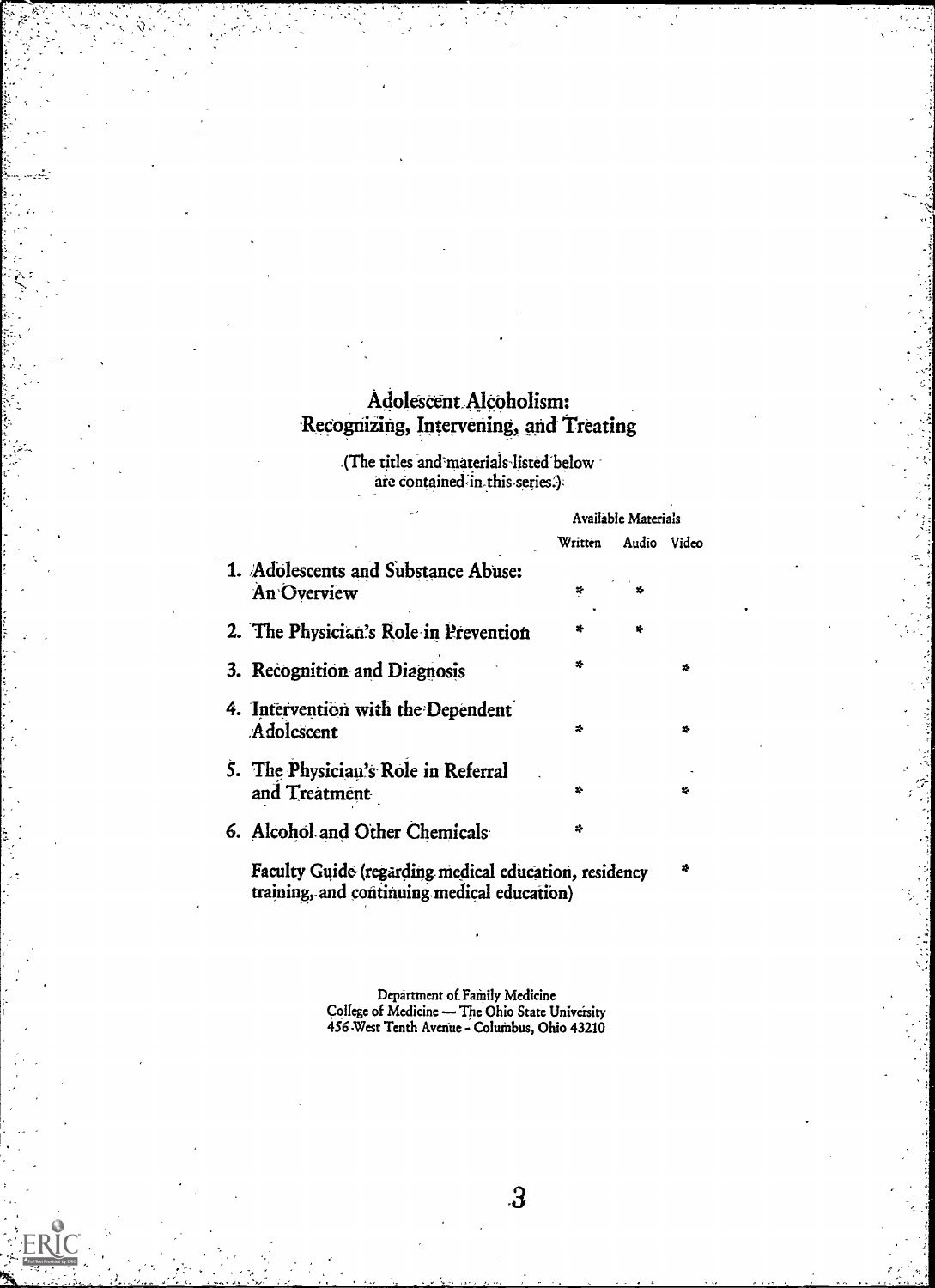Adolescent Alcoholism: Recognizing, Intervening, and Treating

# $2 \quad$  in Preventic The Physician's Role in Prevention

Joseph V. Fisher, M.D. Professor Emeritus Department of Family Medicine and Psychiatry and Behavioral Science Medical University of South Carolina Charleston, South Carolina

Ronald A. Krol, Ed. D. Director of Research Department of Family Medicine Toledo Hospital Toledo, Ohio

Project Editor Lawrence L. Gabel, Ph.D.

Content Editors Patrick J. Fahey, M.D. Jep Hostetler, Ph.D. John S. Monk, Ph.D.

Contract Number: 240-83-0094

U.S. Department of Health and Human Services Public Health Service Health Resources and Services Administration Bureau of Health Professions Division of Medicine

Project Officer: Margaret A. Wilson, Ph.D.



v,

4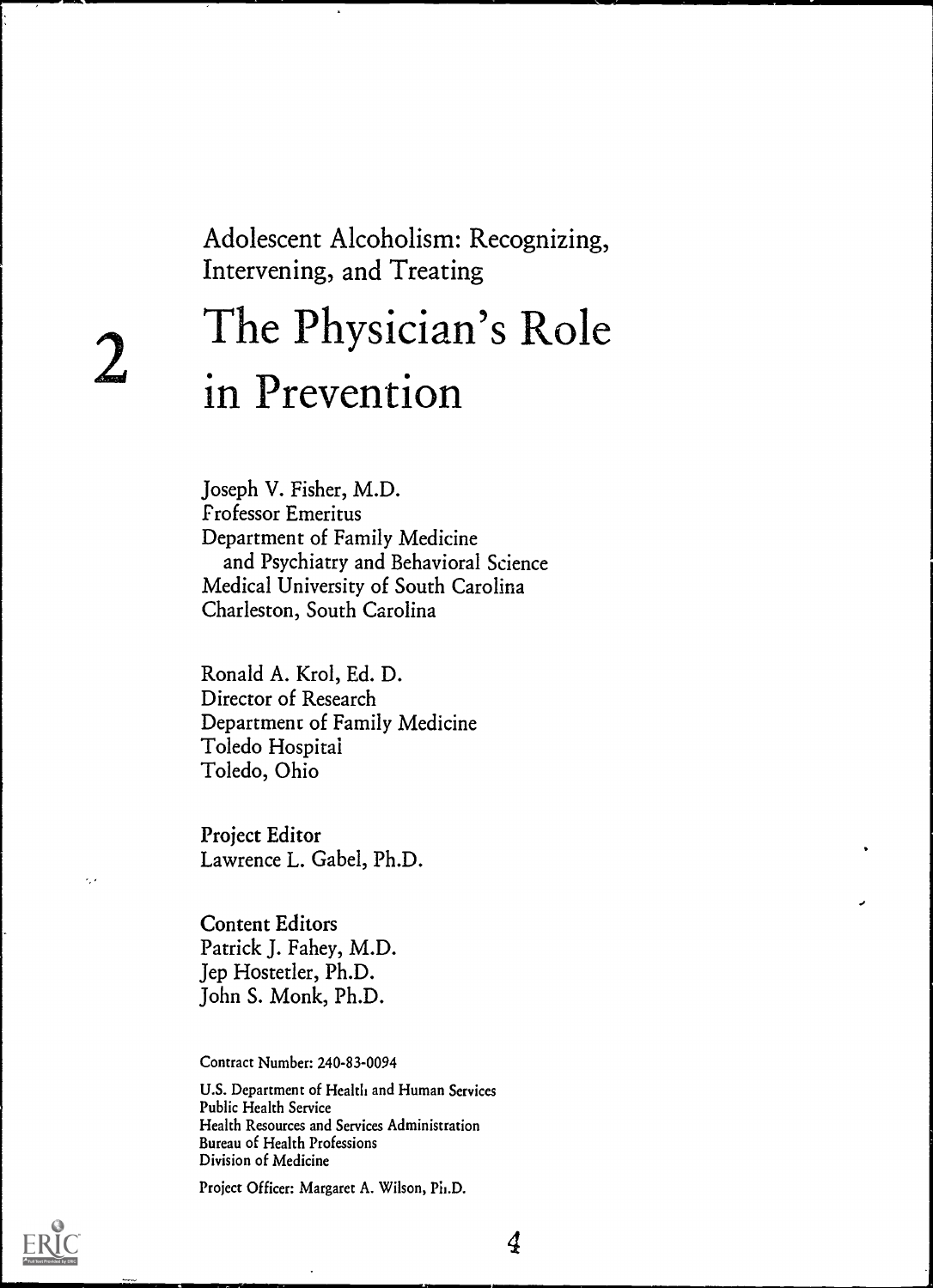# Acknowledg- Project Staff

ments Lawrence L. Gabel, Ph.D. - Project Director, Associate Professor and Director, Graduate Education and Research Section, Department of Family Medicine, The Ohio State University, Columbus, Ohio

> Joan S. Rehner - Project Assistant, Secretary, Graduate Education and Research Section, Department of Family Medicine, The Ohio State University, Columbus, Ohio

> Mark E. Clasen, M.D., Ph.D. - Family Medicine Coordinator (10/83-3/85), Clinical Assistant Professor, Department of Family Medicine, The Ohio State University, Columbus, Ohio

> Patrick J. Fahey, M.D. - Family Medicine Coordinator (3/85-9/86), Assistant Professor and Director, Predoctoral Education Section, Department of Family Medicine, The Ohio State University, Columbus, Ohio

> Jep Hostetler, Ph.D. - Alcoholism Coordinator, Associate Professor, Department of Preventive Medicine, The Ohio State University, Columbus, Ohio

> Robert E. Potts, Ph.D. - Education Coordinator, Associate Director, Biomedical Communications, The Ohio State University, Columbus, Ohio

> John S. Monk, Ph.D. - Evaluation Coordinator, Assistant Professor and Coordinator, Research and Evaluation, Gradur . Education and Research Section, Department of Family Medici:.e, The Ohio State University, Columbus, Ohio

#### Editorial Consultant

Chester E. Ball, M.A., Assistant Professor Emeritus, The Ohio State University, Columbus, Ohio

## Technical Assistants

Annette M. Battafarano, M.A., Graduate Research Associate, Graduate Education and Research Section, Department of Family Medicine, The Ohio State University, Columbus, Ohio

Eden V. Wells, B.A., Medical Student Research Associate, Graduate Education and. Research Section, Department of Family Medicine, The Ohio State University, Columbus, Ohio

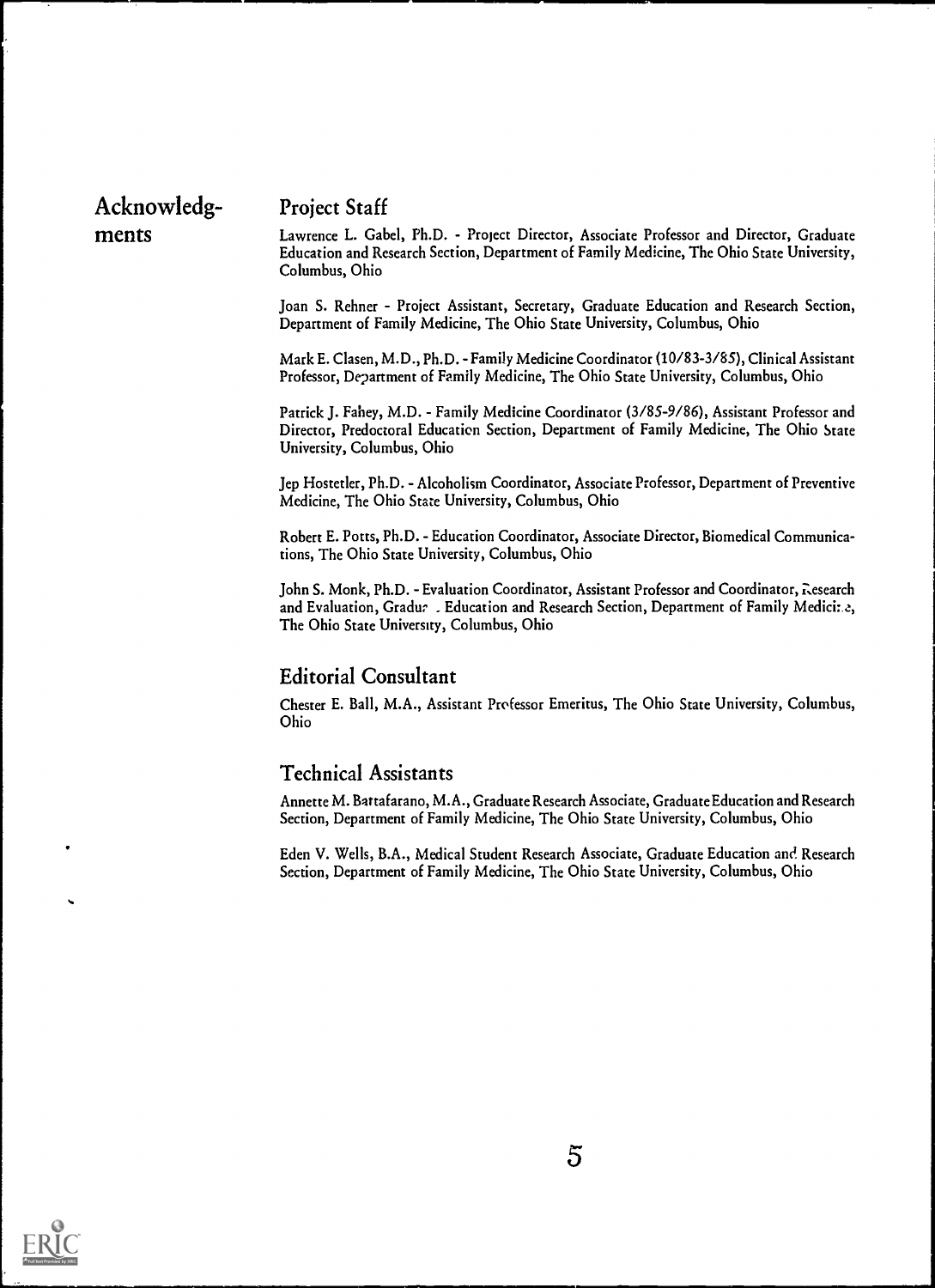# Criteria/Assessment Committee

Samuel A. Wenger, CAC, Ph.D., Counseling Psychologist, Columbus, Ohio

Charles L. Whitfield, M.D., Medical Director, The Resource Group; Clinical Associate Professor of Medicine and Family Medicine; Clinical Assistent Professor of Psychiatry, University of Maryland School of Medicine, Baltimore, Maryland

Michael R. Liepman, M.D., Assistant Professor of Psychiatry and Human Behavior, Brown University, Providence, Rhode Island

Joseph V. Fisher, M.D., Professor Emeritus, Departments of Family Medicine and Psychiatry and Benavioral Science, Medical University of South Carolina, Charleston, South Carolina

Beryl R. Fruth, M.D., Family Physician, Columbus, Ohio

Mary L. Budzak, M.D., Family Practice Resident, Department of Family Medicine, The Ohio State University, Columbus, Ohio

Curtis L. Janeczek, M.D., Columbus, Ohio

A special note of appreciation is extended to persons in family practice residency programs and universities throughout Ohio for reviewing the materials and to faculty and residents of the Central Ohio Affiliated Family Practice Residency Programs where the materials were piloted.

Grant Hospital, Columbus, Ohio Riverside Methodist Hospital, Columbus, Ohio University Hospital, Columbus, Ohio Mt. Carmel Hospital, Columbus, Ohio

Composition, Camera Work, Reproduction, and Binding: Lesher Printers, Fremont, Ohio

Library of Congress Catalog Card Number: 86-051058

Copyright © 1987 by the Department of Family Medicine, The Ohio State University. All rights reserved.

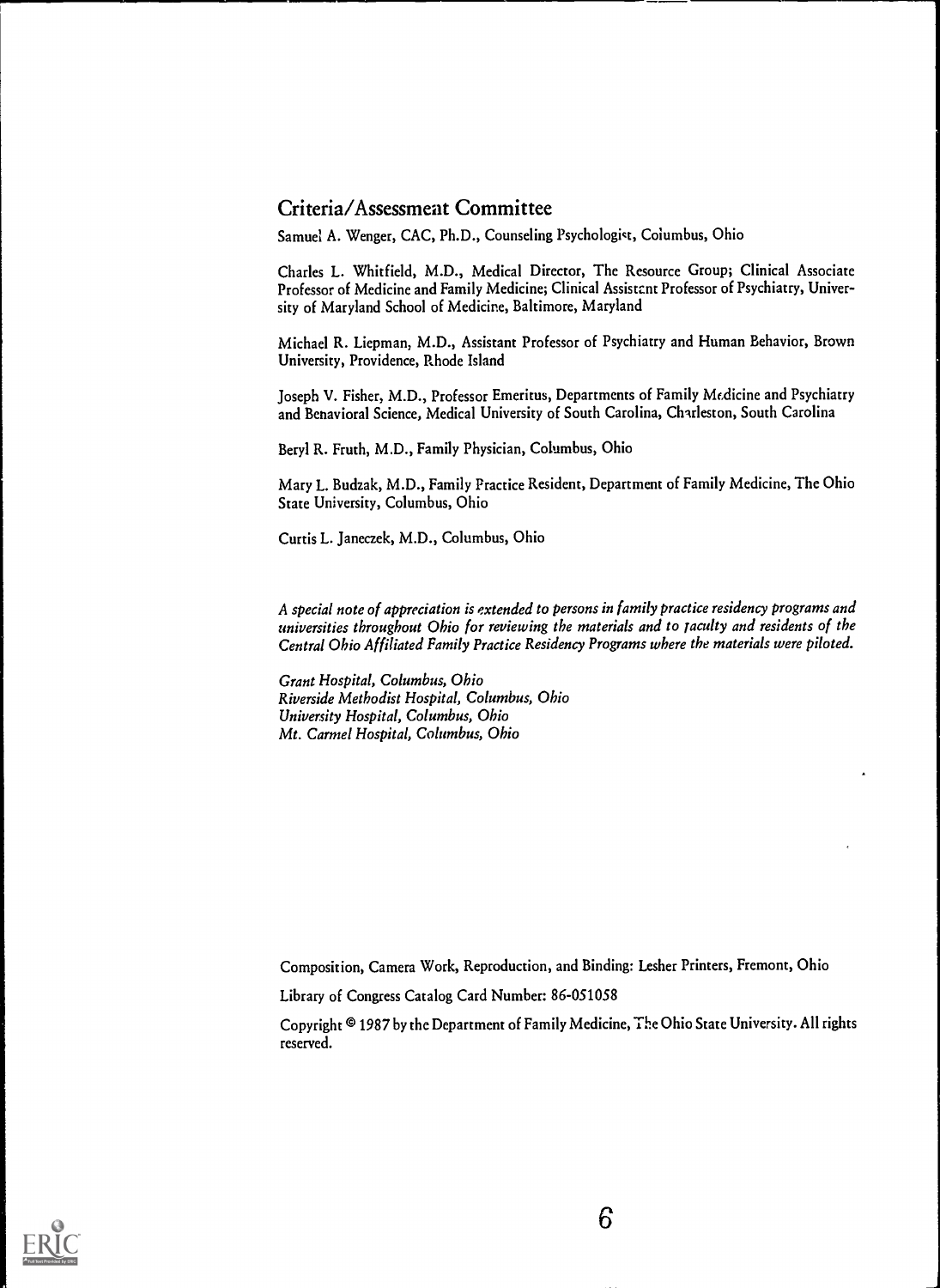Ņ

| Contents | Page                                                                   |
|----------|------------------------------------------------------------------------|
|          |                                                                        |
|          | 1                                                                      |
|          | 1                                                                      |
|          | 2                                                                      |
|          | $\mathbf{2}$                                                           |
|          | $\overline{3}$                                                         |
|          | 4                                                                      |
|          | 4                                                                      |
|          | 4                                                                      |
|          |                                                                        |
|          |                                                                        |
|          |                                                                        |
|          |                                                                        |
|          |                                                                        |
|          |                                                                        |
|          |                                                                        |
|          |                                                                        |
|          |                                                                        |
|          |                                                                        |
|          |                                                                        |
| Tables   |                                                                        |
|          | 2-1. Trends in Use of Five Chemicals by High School Seniors<br>- 2     |
|          | 2-2. Levels of Prevention in Relation to Public Eealth Constructs<br>3 |
| Figures  | 2-1. Interaction of Host, Environment, and Agent<br>3                  |
|          | 2-2. Host's Interaction with Agent and Environment 4                   |
|          | 2-3. Health-Enhancing Versus Health-Compromising Behaviors  12         |
|          |                                                                        |

J

 $\nu_{\rm ex}$ 

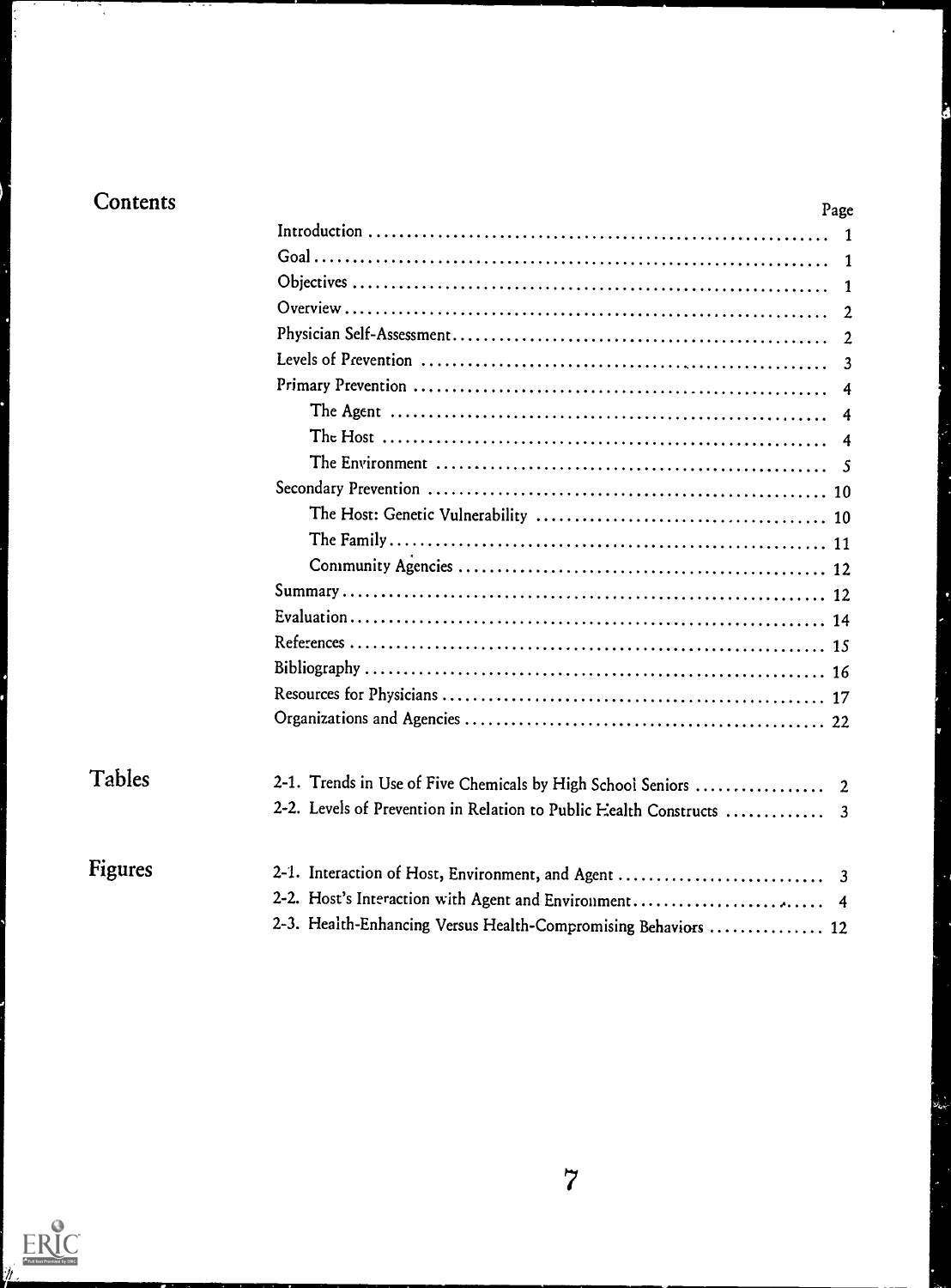| Introduction | Adolescent use and abuse of alcohol and drugs is a major health problem. Since 1976,<br>well over half of all high school seniors have experimented with or used alcohol,<br>tobacco, and marijuana. Ten percent or more of the high school seniors have<br>experimented with or used cocaine. While one gets tired of hearing alarmists talking<br>about national crises, substance use and abuse by teenagers is just such a crisis. Only<br>through concerted preventive efforts will this crisis be abated. Physicians, by the very<br>nature of their profession, are in a position to play a key role in preventing alcohol and<br>substance abuse. |  |
|--------------|-----------------------------------------------------------------------------------------------------------------------------------------------------------------------------------------------------------------------------------------------------------------------------------------------------------------------------------------------------------------------------------------------------------------------------------------------------------------------------------------------------------------------------------------------------------------------------------------------------------------------------------------------------------|--|
|              |                                                                                                                                                                                                                                                                                                                                                                                                                                                                                                                                                                                                                                                           |  |

Goal

The goal of this unit of study is to explore and present guidelines for physicians in order that they can make informed and responsible decisions about their roles and functions vis-a-vis adolescent patients. It emphasizes the opportunities physicians have with adolescents a relationship of continuity often extending from the prenatal period to and beyond adolescence. This unit of study conceptualizes the physician at least be the interactions regarding relationships with adolescents and with other persons who exert a vital and significant influence on the optimal growth and development of young people. The physician is viewed as a collaborator with persons and agencies in an effort to prevent adolescent problems related to chemical use and abuse.

# **Objectives**

Upon completion of this unit of study, you will be able to:

- 1. Identify levels of prevention regarding use and abuse of alcohol and other substances.
- 2. Describe fundamental steps which may be taken by physicians in addressing teenage alcoholism at each level of prevention.
- 3. Demonstrate an understanding of the terms agent, host, and environment as they apply to the problem of teenage alcoholism.
- 4. Discuss methods of prevention in terms of agent, host, and environment. given the level of prevention to be undertaken.
- S. Conceptualize the role to be taken personally in relationship to adolescent patients, given each level of participation.
- 6. Clarify personal preventive activities in terms of the specific roles of advocate, educator, counselor, community change agent, and early case finder.
- 7. Prepare a personal prevention program which identifies appropriate persons and agencies with whom you might cooperate.
- 8. Demonstrate a thorough knowledge of loc ; and regional consultative and referral sources for treatment of adolescents with chemical abuse problems.

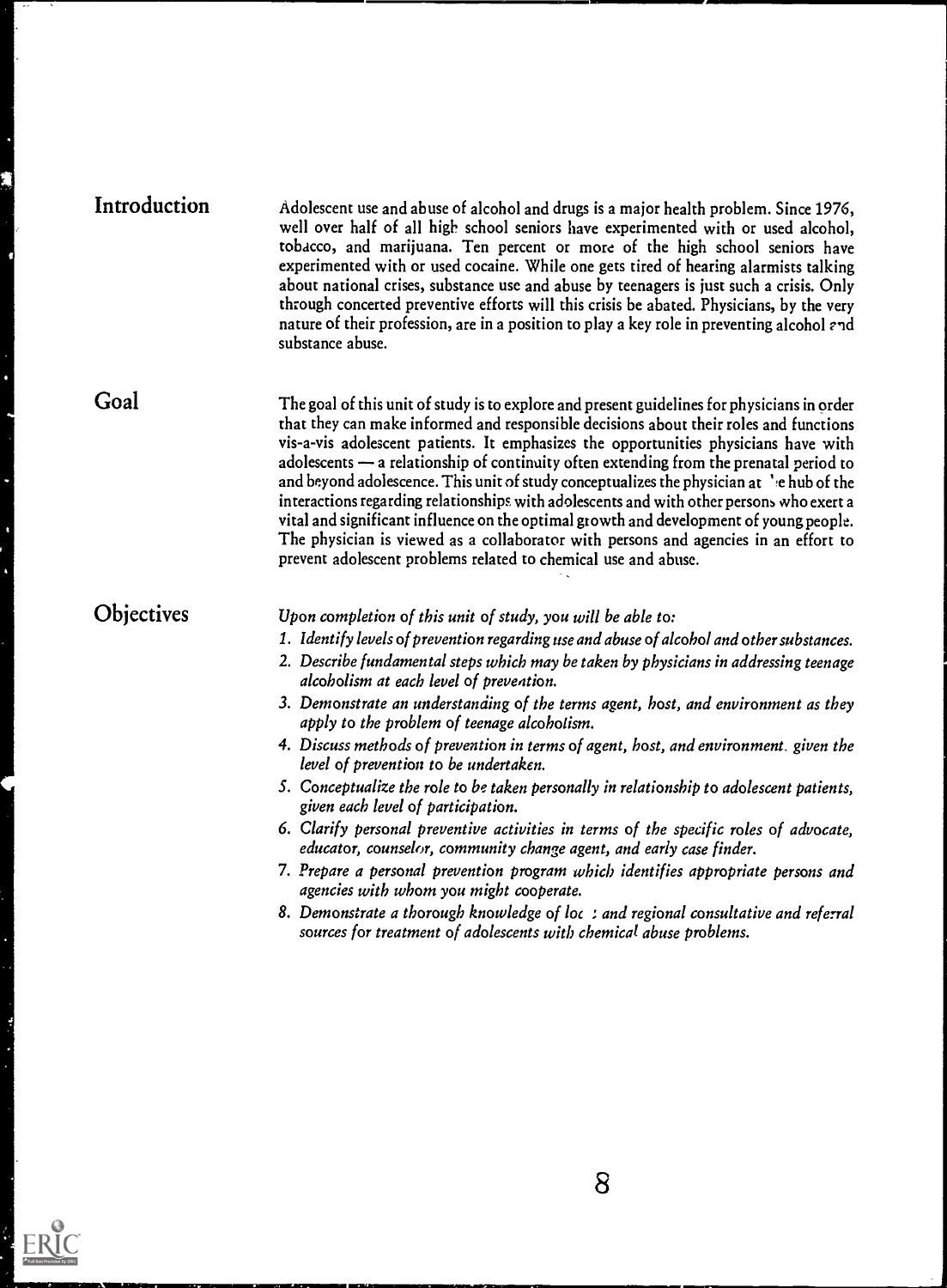# 2 Adolescent Alcoholism

## Overview

There is ample evidence that problems associated with adolescent use and abuse of chemicals\* is a major public health problem. It is estimated that there are 3.3 million 14-17-year-old persons who are problem drinkers.1 A survey in 1984 conducted for the National Institute of Drug Abuse revealed trends in use of five che-aicals by high school seniors (Table 2-1) and is worth careful study.

| Table 2-1.                                        |                                               |                 |          |    | Trends in Use of Five             |    |                 |     |                                                             |                                                             | edly a               |
|---------------------------------------------------|-----------------------------------------------|-----------------|----------|----|-----------------------------------|----|-----------------|-----|-------------------------------------------------------------|-------------------------------------------------------------|----------------------|
|                                                   | Chemicals by High School Seniors <sup>2</sup> |                 |          |    |                                   |    |                 |     |                                                             |                                                             | associ               |
| TRENDS IN LIFETIME PREVALENCE OF DRUGS            |                                               |                 |          |    |                                   |    |                 |     |                                                             |                                                             | Fur                  |
|                                                   | AMONG HIGH SCHOOL SENIORS                     |                 |          |    |                                   |    |                 |     |                                                             |                                                             | be for               |
|                                                   |                                               |                 |          |    | (PERCENT EVER USED)               |    |                 |     |                                                             |                                                             | where                |
|                                                   |                                               |                 |          |    |                                   |    |                 |     |                                                             | Class Class Class Class Class Class Class Class Class Class | but ra               |
|                                                   | of –                                          | of              | of       | of | of                                | of | of              | ٥f  | of                                                          | ٥f                                                          | alcoho               |
|                                                   |                                               |                 |          |    |                                   |    |                 |     |                                                             | 1975 1976 1977 1978 1979 1980 1981 1982 1983 1984           | addres               |
| Marijuana/                                        |                                               |                 |          |    |                                   |    |                 |     |                                                             |                                                             | starts               |
| Hashish                                           |                                               |                 |          |    |                                   |    |                 |     |                                                             | 47.3 52.8 56.4 59.2 60.4 60.3 59.5 58.7 57.0 54.9           |                      |
| Cocaine                                           |                                               |                 |          |    |                                   |    |                 |     | 9.0 9.7 10.8 12.9 15.4 15.7 16.5 16.0 16.2 16.1             |                                                             | spread               |
| Alcohol                                           |                                               |                 |          |    |                                   |    |                 |     | 90.4 91.9 92.5 93.1 93.0 93.2 92.6 92.8 92.6 92.6           |                                                             | unit o               |
| Cigarettes                                        |                                               |                 |          |    |                                   |    |                 |     |                                                             | 73.6 75.4 75.7 75.3 74.0 71.0 71.0 70.1 70.6 69.7           | physic               |
| TRENDS IN 30-DAY PREVALENCE OF DRUGS              |                                               |                 |          |    |                                   |    |                 |     |                                                             |                                                             | chemi                |
|                                                   | AMONG HIGH SCHOOL SENIORS                     |                 |          |    |                                   |    |                 |     |                                                             |                                                             |                      |
|                                                   | (PERCENT WHO USED IN LAST 30 DAYS)            |                 |          |    |                                   |    |                 |     |                                                             |                                                             |                      |
|                                                   |                                               |                 |          |    |                                   |    |                 |     |                                                             | Class Class Class Class Class Class Class Class Class Class | Phys                 |
|                                                   |                                               |                 | of of of |    | of of of                          |    | of              | of  | of                                                          | ٥f                                                          |                      |
|                                                   |                                               |                 |          |    |                                   |    |                 |     | 1975 1976 1977 1978 1979 1980 1981 1982 1983 1984           |                                                             |                      |
| Marijuana/                                        |                                               |                 |          |    |                                   |    |                 |     |                                                             |                                                             | Ph                   |
| Hashish                                           |                                               |                 |          |    |                                   |    |                 |     | 27.1 32.2 35.4 37.1 36.5 33.7 31.6 28.5 27.0 25.2           |                                                             | the                  |
| Cocaine                                           |                                               |                 |          |    |                                   |    |                 |     | 1.9 2.0 2.9 3.9 5.7 5.2 5.8 5.0 4.9 5 2                     |                                                             | <b>SU</b>            |
| Alcohol                                           |                                               |                 |          |    |                                   |    |                 |     | 68.2 68.3 71.2 72.1 71.8 72.0 70.7 69.7 69.4 67.2           |                                                             |                      |
| Cigarcues                                         |                                               |                 |          |    |                                   |    |                 |     | 36.7 38.8 38.4 36.7 34.4 30.5 29.4 30.0 30.0 29.3           |                                                             | edi                  |
| TRENDS IN 30-DAY PREVALENCE OF DAILY USE OF DRUGS |                                               |                 |          |    |                                   |    |                 |     |                                                             |                                                             | en                   |
|                                                   | AMONG HIGH SCHOOL SENIORS                     |                 |          |    |                                   |    |                 |     |                                                             |                                                             | $\boldsymbol{d}$ att |
| (PERCENT WHO USED DAILY IN LAST 30 DAYS)          |                                               |                 |          |    |                                   |    |                 |     |                                                             |                                                             |                      |
|                                                   |                                               |                 |          |    |                                   |    |                 |     | Class Class Class Class Class Class Class Class Class Class |                                                             |                      |
|                                                   | of                                            | of              | of       | of | of                                | of | of              | of  | of                                                          | ٥f                                                          | $\rm The$            |
|                                                   |                                               |                 |          |    |                                   |    |                 |     | 1975 1976 1977 1978 1979 1980 1981 1982 1983 1984           |                                                             | of you               |
| Marijuana/                                        |                                               |                 |          |    |                                   |    |                 |     |                                                             |                                                             | altered              |
| Hashish                                           |                                               |                 |          |    | 6.0 8.2 9.1 10.7 10.3 9.1 7.0 6.3 |    |                 |     |                                                             | $5.5\quad 5.0$                                              | $\bullet$ [          |
| Cocaine                                           |                                               | $0.1 \quad 0.1$ |          |    | $0.1$ 0.1 0.2                     |    | $0.2 \quad 0.3$ | 0.2 |                                                             | $0.2 \quad 0.2$                                             |                      |
| Alcohol                                           |                                               | $5.7\quad 5.6$  | 6.1      |    | $5.7$ 6.9 6.0 6.0 5.7             |    |                 |     |                                                             | $5.5$ 4.8                                                   | $\mathbf{F}$         |
| Cigarettes                                        |                                               |                 |          |    |                                   |    |                 |     | 26.9 28.8 28.8 27.5 25.4 21.3 20.3 21.1 21.2 18.7           |                                                             | d                    |

Data regarding traffic fatalities provide gruesome statistics. In 1982, 9,263 teenagers died in alcoholrelated automobile accidents.' Fortunately, there has been a decline of 14% from 1980 to 1984.<sup>4</sup> Several forces have been influential in this salutary reduction. These include Mothers Against Drunk Driving (MADD) and

\*chemical-is defined hereafter as any agent which by its use can produce pleasure or relieve pain.

Students Against Drunk Driving (SADD) both of which are manifestations of an attitude which no longer tolerates driving while intoxicated and its terrible toll. Additionally, actions by state and federal governments to set the age for the legal purchase of alcohol at age 21 undoubtedly have been a deterrent to traffic fatalities related to driving while intoxicated.'

Teenage suicide has increased alarmingly in the past five years. How many of these deaths are associated with chemical use and abuse is not known, but it is undoubtedly a direct factor (chemical overdose) in some, or associated with chemical intoxication in others.

1984 addressed through prevention. Prevention, of course, Further statistics need not be quoted here as they may be found in other units of study in this series and elsewhere. The key purpose of this overview is not to shock, but rather to make one aware that the problem of teenage alcoholism and substaace abuse is one which must be starts with personal attitudes, beliefs, and actions, and spreads to patierts, both directly and indirectly. This unit of study explores many of the potential roles physicians can take in the prevention of alcohol and chemical abuse.

# Physician Self-Assessment

Physicians should assess periodically their own use of chemicals using means such as the CAGE questions. Continuing education courses are recommended for enhancing knowledge, skills, and **a** attitudes in this area.

1984  $\sim$  1984 and  $\sim$  chemically be interested from "you" to "I" (e.g., CAGE questions).<sup>5</sup> There are several means to assist you in self-assessment of your use of chemicals. Self-inventory scales may be

- Have I ever felt I should Cut down on my drinking?
- Have I ever been Annoyed by others criticizing my drinking?
- Have I ever felt Guilty about my drinking?
- Do I take an "Eye opener" in the morning to help me settle down?

The National Council on Alcoholism and the Georgia Disabled Doctors Committee have self-administered checklists.' Another source of feedback might be to talk with a trusted colleague who sees you on social occasions

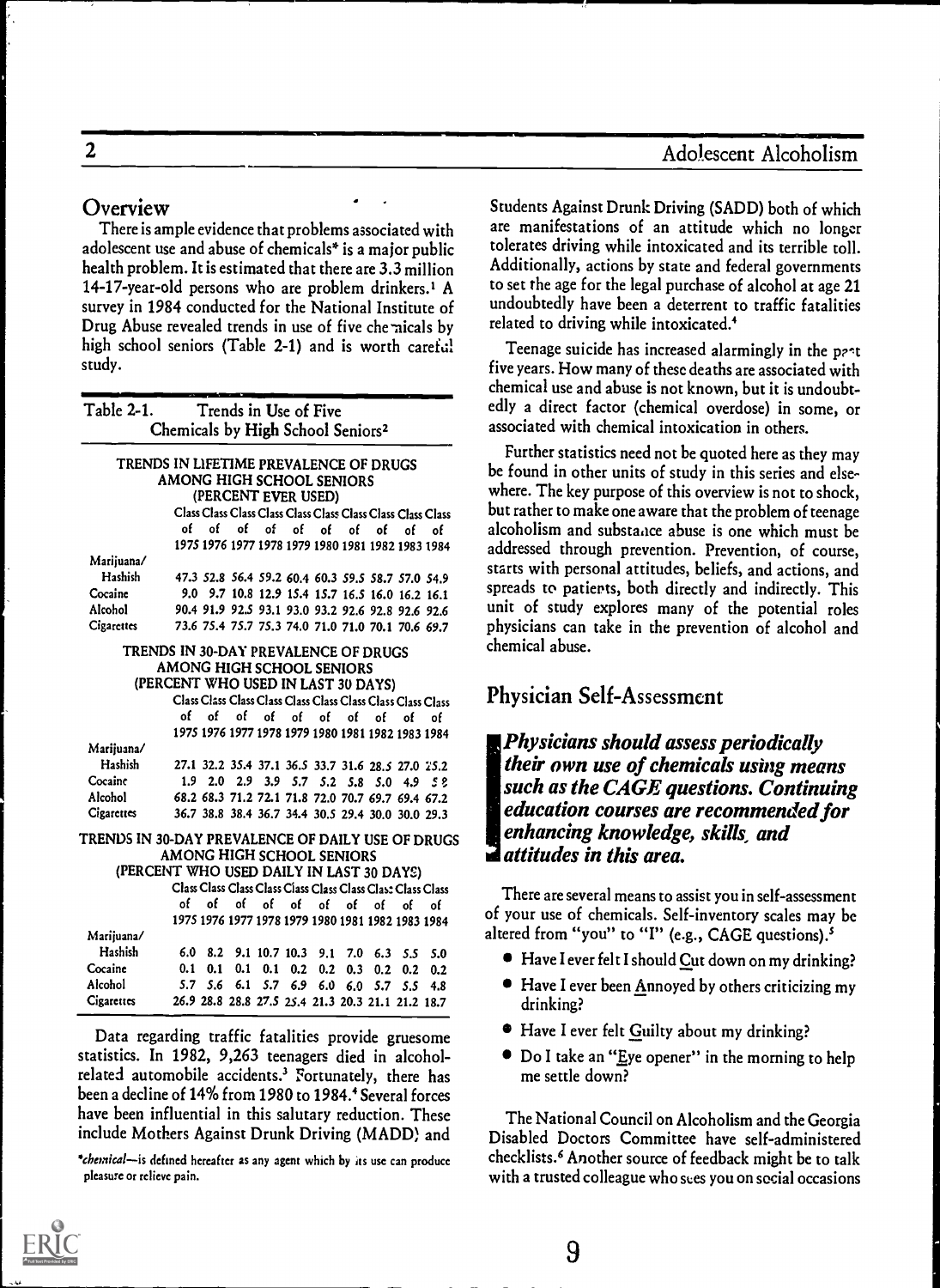# The Physician's Role in Prevention 3

and ask him about his observations about your chemical use and possible significant changes in such use. The physician who may already be in trouble with use of chemicals may not be in the best position to identify a young person with a similar problem or be effective in making an intervention. One person's denial complements the other's. Finally, remarks of your spouse or Figure 2-1. children may motivate a thorough, thoughtful, honest self-assessment.

The offerings for continuing medical education for the physician are never-ending, and many journals have sections devoted to self-instruction. How frequently these refer to chemical dependency ( $CD^*$ ) and how many physicians apportion some of their time to professional self-improvement in this area is a matter of conjecture. However, undergraduate and graduate medical educators are devoting more time and attention to preventive medicine—health hazard appraisal, accentuating "wellness," engaging in more effective patient education, etc. Often this includes instruction about chemical use/abuse and is a manifestation of more than lip service given to prevention.

\*chemical dependency - hereafter referred to as CD.

# Levels of Prevention

# Public health constructs regarding The Refunding contagious diseases can be adapted to problems related to adolescent chemical abuse; these include agent, host, and environment.

Public health constructs initially used to explain contagious diseases can be adapted to issues related to prevention of adolescent chemical use/abuse. Figure 2-1, Table 2-2, and Figure 2-2 depict how this is possible.

Some or all of the persons and institutions represented in Figure 2-2 affect adolescents' attitudes and behavior about the use of chemicals. Influences are not static as adolescents grow in age and maturity (e.g., earlier on formative influences come from the family; later on peer attitudes and actions usually exert more effects). Additionally each one of these agents may be figuratively weighted. For example, the church may be a "+2" and the school a "-1." The important things to remember in using the schema of Figure 2-2 is that (1) situations do change over a period of time, and (2) each influential factor may have a positive or a negative weight, which

also may be altered over time. The value of this conceptual schema is that it can be used by the physician to make a comprehensive assessment of his adolescent patient's progress, or lack of it, on the road to maturation.





10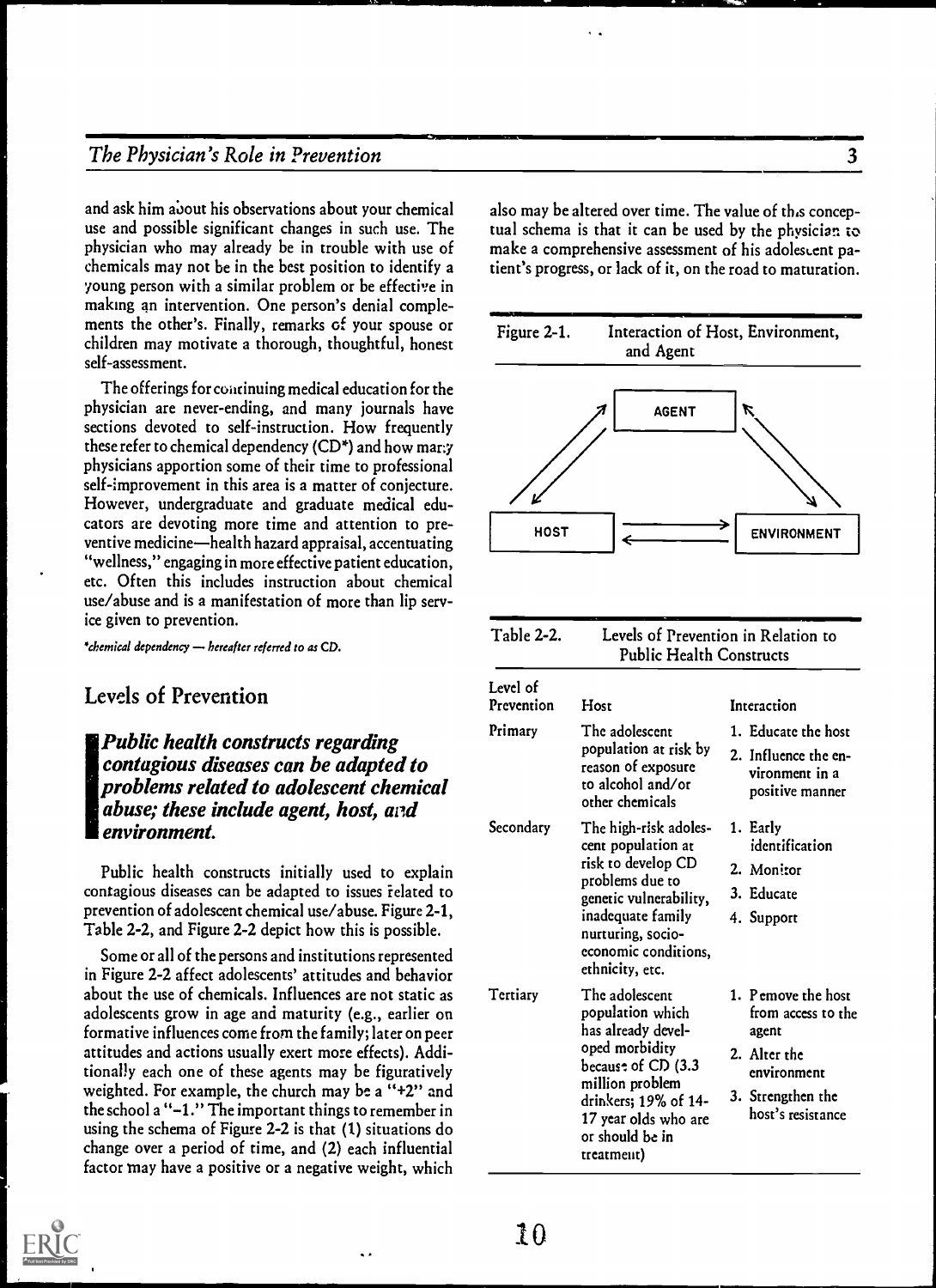# 4 Adolescent Alcoholism



Primary Prevention

#### The Agent

!Although legal access for the adolescent to the agent (chemical) is prohibited, the adolescent can obtain the agent easily. Thus mediative efforts are directed at the environment  $-p$  people and institutions.

Most adolescents will tell you that alcohol and other chemicals can be obtained easily. "I can get anything I want" is probably not an empty boast, at least judging by the poly-drug abuse encountered in treatment facilities. Sedative-hypnotics, psychostimulants (cocaine, amphetamines), opiod drugs, inhalants, and hallucinogens (LSD, PCP) are readily available for adolescent experimenters/users/dependents.

What measures can be exerted to control or preclude the nonsanctioned use of the Agent(s)? For the adolesc tnt, access to the purchase and possessibn of all of these agents is prohibited, yet this does not deter the adolescent having access to them.

We must therefore direct our efforts to those people and institutions in the adolescents' Environment such that they can be assisted in achieving optimal development. The adolescent is our concern, but in this unit of study we are directing attention to those who can have a significant relationship with young people, and particularly to the physician (refer to the diagram of these environmental persons and institutions  $-$  Figure 2-2).

## The Host

The Host is the population at risk for chemical use and abuse - adol scents. Some of this age group are nonusers of chemicals; some may have experimented and gone no further; others may be moving beyond experimentation to more regular or heavy use (Table 2-1).

Adolescence is, or should be, a time to mature and to move from childhood to early adulthood. It requires that the young person master the tasks required in this transitional period. These include:

- 1. Physiological growth with establishment of gender identity and of comfort with the male or female body image
- 2. Individuation to establish personal identity
- 3. Development of wholesome peer relationships
- 4. Separation from parents and family
- 5. Development of the intellect
- 6. Raising concerns and questions about the spiritual
- 7. Consideration of career choice
- 8. Learning to drive an automobile
- 9. Learning impulse control

These developmental tasks are arduous and demand optimal physical, psychological, social, and spiritual efforts. These transitional changes undoubtedly act as stressors to the adolescent during these years. The use of chemicals does little or nothing to help the young person to adapt successfully to change. Actually, the misuse/ abuse of chemicals can distort or delay the achievement of developmental milestones for the adolescent. Thus, in treatment programs we occasionally see an adolescent with a chronological age of 18 but with an emotional or intellectual age of 12. For example, retarded development occurs with heavy use of marijuana and is accompanied by the "amotivational syndrome"  $-$  a passive, lethargic, apathetic attitude and behavior in facing and achieving transitional demands for optimal growth.<sup>7</sup>

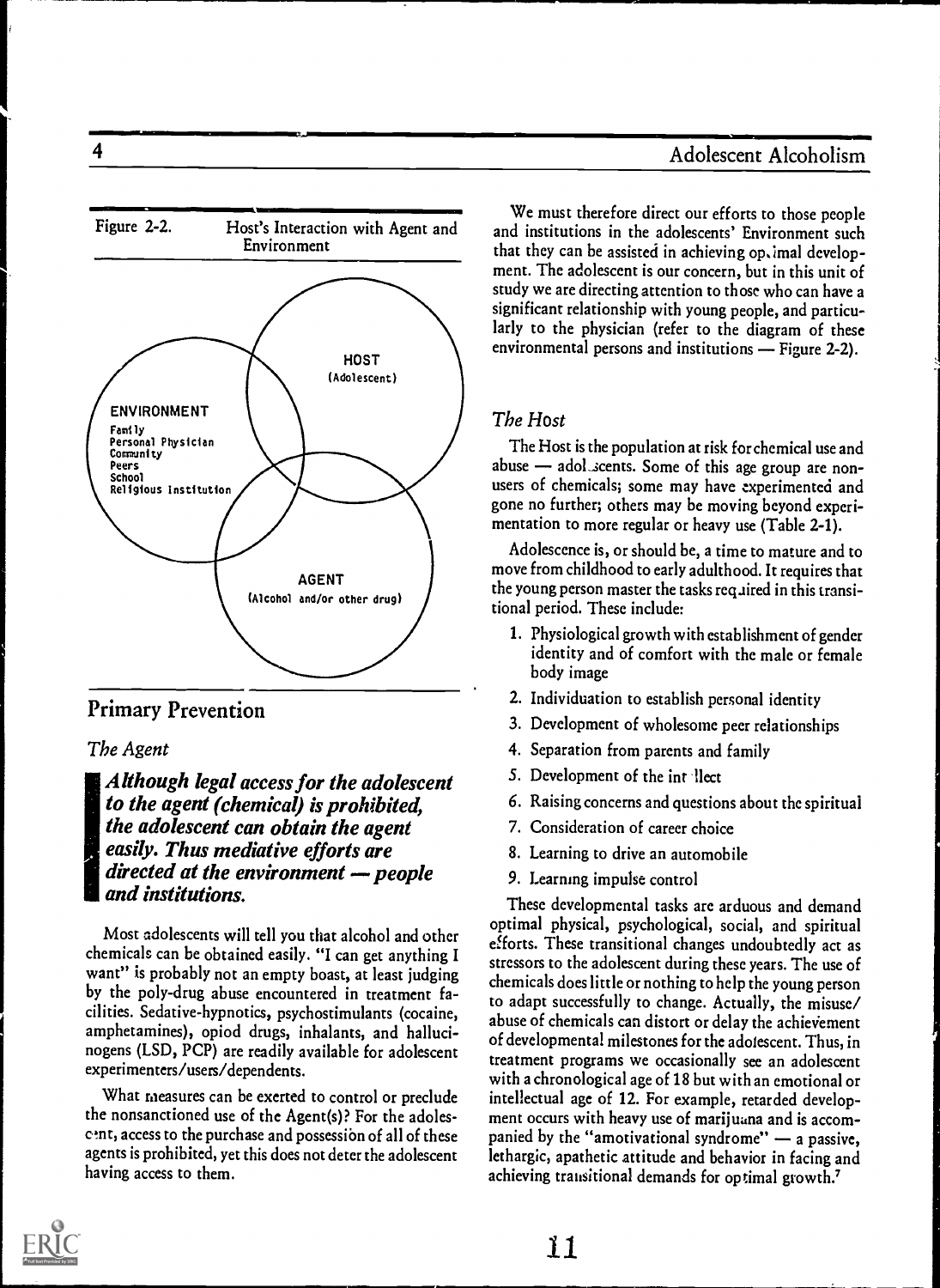#### The Environment

The role and functions of the physician are these: (1) advocacy (speaks for), (2) educative (provides information), (3) counselor (invests time), (4) early case finder (acts expeditiously), and  $(5)$  community change agent (finds *solutions*).

#### Physician

Ideal opportunities present themselves over a period of several years for the physician to serve as the adolescent's friend, confidant, advocate, and teacher. A mutual relationship of trust requires proper nurturing. It is difficult at best, if not impossible, to sec an adolescent initially at the request of his parents. A not uncommon situation such as this occurs: "Doctor, I want you to give Jack a good talking to. His father and I are pretty sure he is smoking pot." So Jack comes to see the doctor under duress, certain that his parents and the doctor are in alliance against him. The doctor is just another authority figure, and right now Jack is rebelling against all who are in authority. An adversarial situation is set up.

Physicians sh,Juld make optimal use of an ongoing relationship "iti youngsters. Anticipatory guidance can be conveyed co the parents of the young child focusing on normal growth and development. The boundaries of ..ormality of growth and development need to be accentuated so that the parents, and later on the young person himself, will not become unduly concerned about perceived deviations from normal (e.g., in the young female the onset of menarche from 10-15 years). Information about good health practices should be conveyed proper diet, adequate sleep, explanation of burgeoning sexuality with the development of secondary sex characteristics, and exercise. And, there should be early and continuing alertness to chemical experimentation and use.

Rhetorical questions for you as a physician are in  $\cdots$ .  $\cdots$ . Do you feel competent and comfortable talking about use of chemicals? Could you offer authentic information to an adolescent about the metabolism of alrohol and its effects on "target organs" (liver, GI, CNS, endocrine, c reliovasular system). If an adolescent said, "What's wrong with smoking a couple of joints a day?" could you provide factual, objective information? Sometimes, such questions are a genuine desire to know the facts about chemicals; other times the adolescent may challenge the validity of your information.

Serving as a confidant/counselor of an adolescent implies a respect for each person's trust in the confidentiality of the information acquired by the physician. This may pose some problems when, for instance, the adolescent says, "You aren't going to tell my folks, are you?" If the physician believes that the adolescent's chemical use is a danger to himself or others (e.g., admitted driving while intoxicated with friends), confidentiality must be breached. If, however, the physician determines that experimentation is the case without more constant use or actual dependency, he may use his knowledge and authority to describe the potential dangers of continued experimentation and offer some viable alternatives such as selecting new friends who do not need to use chamicals to have a good time or engaging in activities where drug use is proscribed (competitive athletics, both for girls and boys).

The physician may from time to time serve as the advocate for his young patients. For instance, overly concerned parents may need to be told that "one joint doesn't make a junkie" and that some experimentation is normal He may further suggest that the adolescent and parents meet with him to discuss experimentation and its potentic 1 dangers. It may be incumbent, en occasion, for the physician to serve as an advocate for the youth  $\omega$ ith the scho)1, community, or religious personnel before some of these people judge too harshly or condemn some acting out behavior. In addition, the plysician may want to direct his young patients to support groups in the area, contacting a sponsor for Alateen for example.

TI. ,re arc behavioral, emotional, and physical clues which should concern the alert physician and cause him to consider the possibility that chemical use or abuse should be included in his assessment as an early case finder. Often one of the earliest signs of adolescent dysfunction is interpersonal diffi\_alties with family members or with school personnel (teacher, guidance counselor, coach, administrator). For example, the school guidance counselor may call the physician to suggest that an adolescent comc in for a physical examination because of declining classroom performance. Or the principal may make the same request because of increased absenteeism from school due to reported illness. Not complying with these types of requests and performing a brief physical examination may miss an opportunity to engage in an exploratory interview in an objective, :onaccusatory, and empathetic man; er.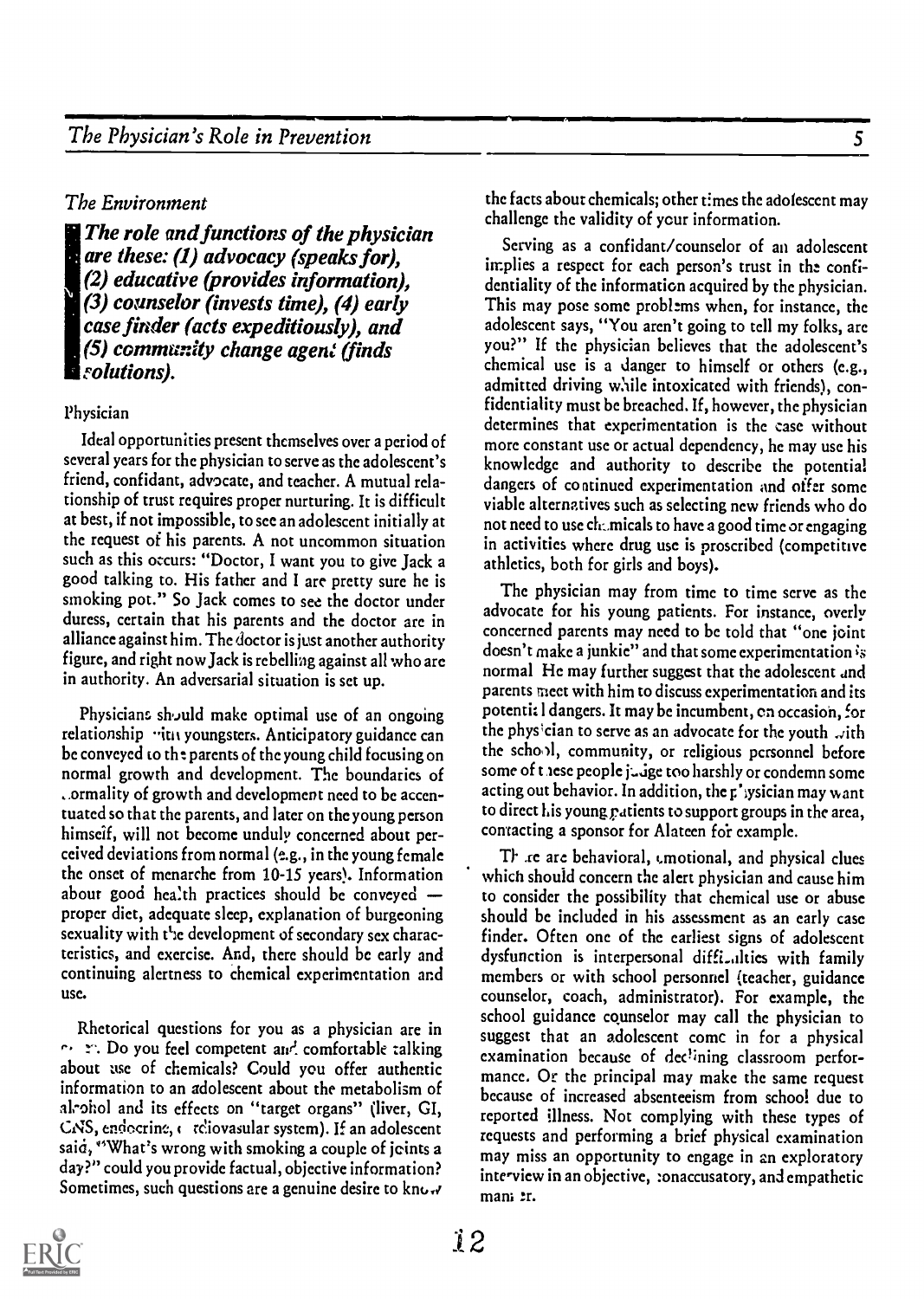Part of this diagnostic investigation may well include chemical use history. For instance:

- 6 "Many young people use chemicals and I would like to ask you about your own use."
- "Do you feel that you need caffeine to give you a lift, or get you started?"
- "Do your friends or parents ever say they believe you drink too much coke, etc.?"

Incrementally and inclusively, proceed from the least threatening chemical uses to those which may produce harmful effects; that is, alcohol and illicit drugs. Consumption is important data, but equally essential is information about the feelings of others, about the adolescent's use, and the adolescent's own assessment and feelings about such use. The physician should also ask about his patient's perception of school activities and productivity.

The physical examination for early detection of chemical use before the young person goes beyond experimentation is not often very helpful and usually yields less data than that which can be acquired in a thorough psychosocial assessment. Occasionally, the initial use of a chemical may be associated with intoxication or overdose. This may occur in the uninitiated youth and may at times result in a tragic outcome. If a critical incident does occur, it should serve as an opportunity for intervention counseling or referral, as indicated, after the emergency care is provided.

The use of hallucinogens may give rise to bizarre, irrational actions which may result in injury to self or others. However, most young people do not ordinarily initiate chemical experimentation with such drugs. Alcohol and marijuana are the most frequently used chemicals initially.

So called suicidal "gestures" may be associated with chemical use. But again, these probably do not occur with chemical experimentation. The point to be stressed is that these signs and symptoms are not to be dismissed casually. Gestures provide the opportunity for the physician to make a meticulous etiological search and to either initiate education and counseling or to seek help via referral.

Regarding assessment, a thorough nutritional history for the young person is in order. Adolescents' eating habits are often a cause of concern for their parents. Certain chemical use (more often, dependency) may cause improper attention to a healthy diet. Amphetamines and cocaine often produce a feeling of satiety.

Alcohol provides "empty calories" and is a quick source of energy, but it provides inadequate nutritional content. Drug screen evaluations [e.g., the blood alcohol concentration ;BAC)], are more helpful in assessing chemical dependency rather than experimentation. Consequently, only occasionally do they assist he physician in early detection. A more useful technique is use of selfinventory scales; for example, the Adolescent Alcohol Involvement Scale.8 It assesses the young person's use of alcohol; it does not identify the alcohol-dependent adolescent. The CAGE questions<sup>5</sup> may be helpful in early identification and are easy to administer. They can be used in evaluating other chemical use by replacing "drinking" with a different chemical. For example, "Have you ever felt guilty about your drinking?" Substitute "use of marijuana." Or, "Have you ever been annoyed about someone criticizing your drinking?" Substitute "your use of cigarettes." Another selfinventory measurement is the Michigan Alcoholism Screening Test  $(MAST)$ <sup>9</sup>; however, it is not helpful in early identification for the adolescent.

The mental status exam can be of aid in early detection, particularly in assessing the affective state of the adolescent. Thi is useful for determining how the patient relates to the physician and estimating any apparent disparity regarding chronological or emotional ages.

Early detection depends primarily on obtaining a thorough history. In primary and secondary intervention, selective use of self-inventory scales may reveal more relevant information than either the physical examination, laboratory, or special studies.

#### Adolescent Peers

## A teenager may well join a peer group with a system of values quite different from that of his or her parents. The physician may have opportunities to become more aware of the situation and might carefully explore it.

The old aphorisms "birds of a feather flock together" and "a man is known by the company he keeps" are relevant in evaluating the quality of the adolescent's peer group. One clue to chemical abuse occurs when an adolescent changes peer group affiliations. The physician may be informed by parents of an adolescent patient that he or she now has a different group of friends, a group of

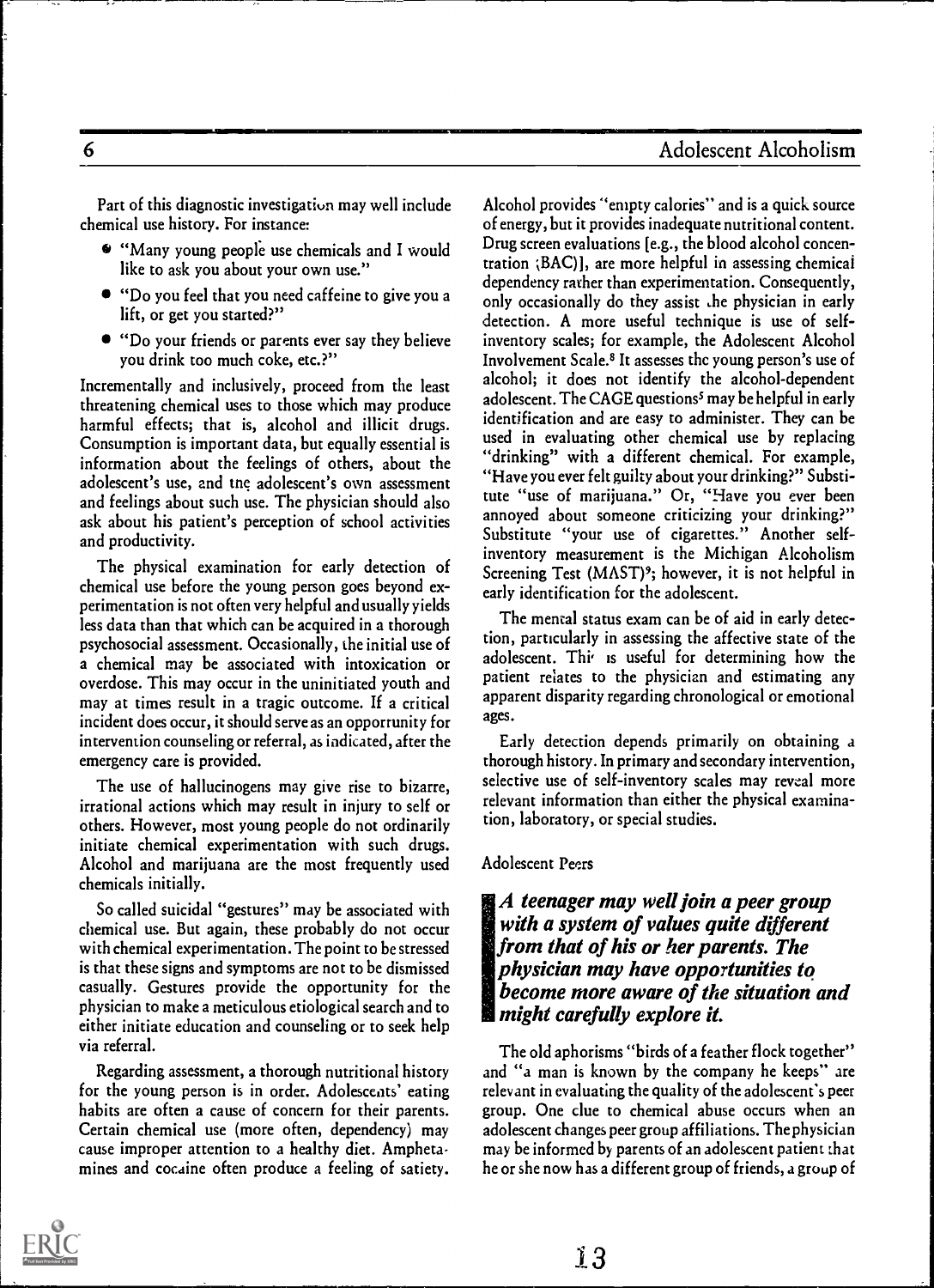# The Physician's Role in Prevention 7

young people whose values and lift style may be disparate from theirs (i.e., the parents' own). They have usually expressed their disapproval of the behavior of their adolescent's choice of companions and may even have attempted to put restraints on those relationships. On the other hand, the adolescent may inform the doctor of parental disapproval, "My folks don't like my friends." The physician should use his empathic skills, listen carefully to the complaints, and acquire additional data.

- "Why do you suppose your folks feel that way?"
- "How do you feel about your parents' opinion of your friends?"
- "What attracted you to this group?"
- "What kinds of friends do your parents approve of?"

The data acquired may assist in making an objective evaluation of a not uncommon parent-adolescent conflict, being certain not to align yourself with either party. It may be helpful to indicate that parents want the best

.ieir -thildren. An invitation can be offered to ask the aoolescent to come in with his folks to talk about this situation.

A physician in a small community is likely to interact fairly extensively with the young people in the community through school athletic contests, community and church activities; when making home visits, etc. Many "extracurricular" pieces of data can be extracted from such interactions which may be valuable in assessing the quality of peer group affiliation of adolescent patients. Adolescents, like adults, usually are attracted to people with similar values and activities. Unfortunately, young people may not exercise sound judgement in selecting "friends." They may be attracted to others because of their differences, their alienation from the "straight" people, their daring and risk-taking behavior, impulsivity, or rebelliousness. Attraction may be due to appearances of excitement or because the values presented are alien to their parents. Often the opportunity to express autonomy is sought for whatever reason. Often these alignments are transient and lose their attraction with time. This evaluation can be helpful when conveyed to the concerned parents of adolescents. Thus, they should be encouraged to be as tolerant and as positive as possible. A more active intervention by all concerned is mandated when it is determined accurately that the choice of companions of the adolescent is those who are engaged in destructive or maladaptive illicit activities. We do have to protect our young people from harm.

#### The School

School policies on chemical abuse and programs for health promotion vary greatly. If a responsible individual at a school contacts the physician for assistance with a student, the physician should try to clarify the problem with the individual prior to an evaluation with the adolescent.

The adolescent customarily spends nearly 40 hours a week in school. The educational setting has the potential of affecting the adolescent's attitudes and behavior regarding the use of chemicals. This influence occurs usually by a statement of policy by the school administrators in regard to conduct of students (truancy, dress code, use of automobiles during school hours, etc.). These policies emanate from the school board and reflect community norms.

Most school systems have some sort of instruction in health matters. This may be episodic and limited in scope; that is, an annual lecture by a physician, a school nurse, or a physical education teacher about the three M's - menarche, menstruation, and masturbation. Some schools are addressing health, physical growth, and development issues by adopting comprehensive, kindergarten-through-high school health instructional programs which provide increments of information commensurate with young persons' physical and emotional development and desire to learn. The content and format of such programs may be a reflection of community concerns and values. Ideally, such instruction should accent positive attitudes about optimal physical and emotional growth..

Persons who interact with adolescents and who, if perceptive and sensitive, are in a position to detect early indications of adolescent dysfunction are probably more influential than are policy statements. Such a person may be a favorite classroom teacher in whom the adolescent confides, the school guidance counselor, a secretary, a school nurse, a custodian, a coach of an athletic team, band director, etc. Adolescents' evaluations of "school" are often harsh and judgemental, but it is rare not to find someone to whom the young person can relate.

School systems have state-mandated drivers' training for adolescents. What may be a missing ingredient in such instruction is the caveat about the dangers of driving

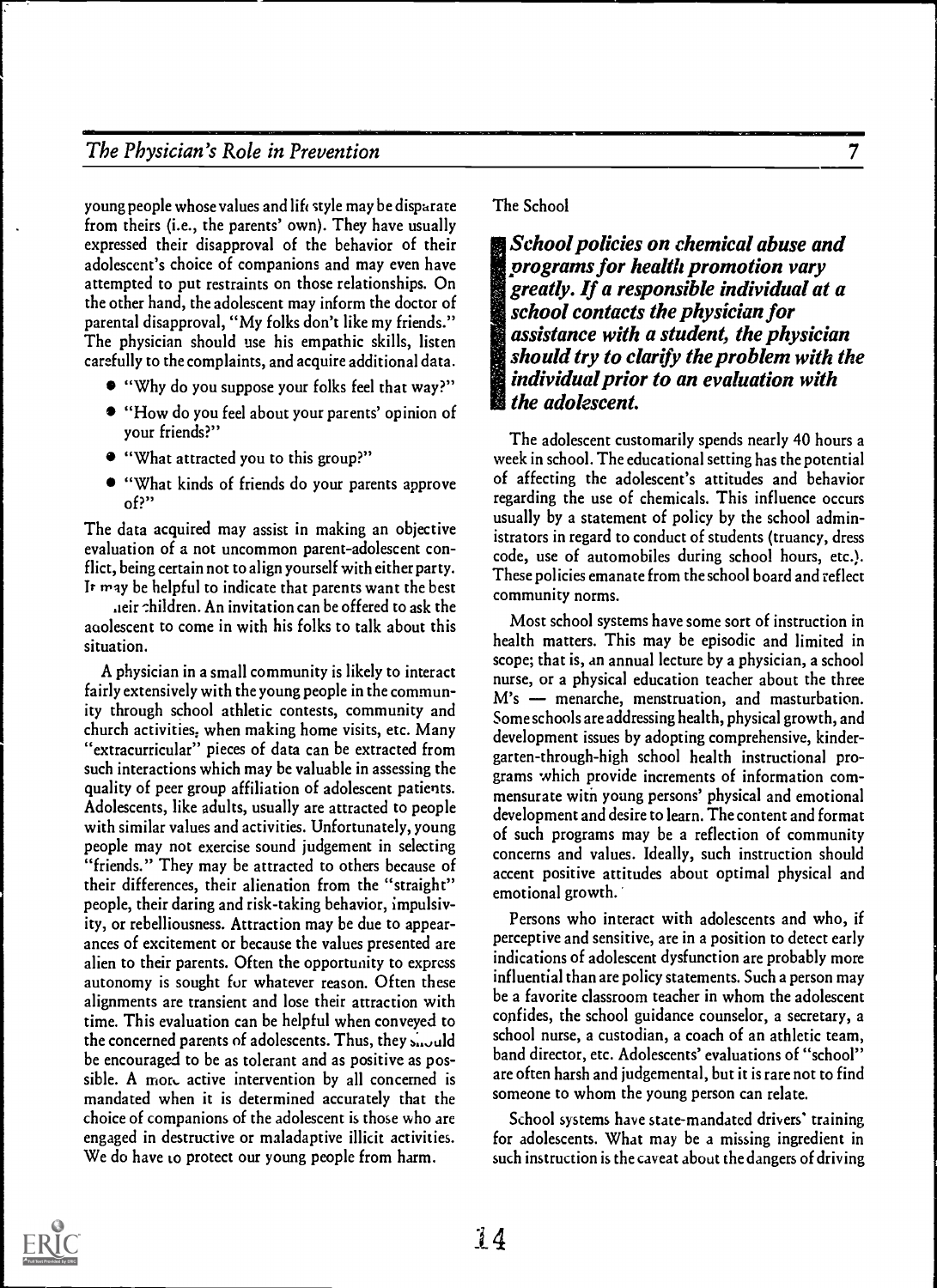# 8 Adolescent Alcoholism

while intoxicated with chemicals. Learning when to merge on a freeway, making proper use of directional lights, obeying speed limits, etc., can be dulled by chemical abuse. This needs to be stated emphatically.

The interaction between the school, the adolescent, and the physician may occur at two levels. One may be a request from a school official for direct assistance. This may occur as an urgent demand for intervention in a case of intoxication or overdose by an adolescent. The physician needs to know how to treat this emergency or seek assistance via referral. Another scenario might go like this: Dr. FP receives a phone call, "Doctor, I am the guidance counselor at the high school. I am concerned' about one of your patients, Susie Q, and would like to send her to you for a complete physical examination." Dr. FP might respond, "Sure, send her up and I'll check her over." This is less than appropriate; preferably he would ask, "What is the problem? Why now? What do you believe is wrong? What exactly do you expect me to do?" The point being Dr. FP needs a good deal more data before he can respond effectively to such a request.

Occasionally, the physician may get a request or invitation to act as a preventive agent via the physician's role as professional. The physician may receive a request to talk to an adolescent group about the physiological/ psychological effects of the abuse of chemicals. If the physician complies with such an invitation, he needs to know what has preceded and what will follow his talk (i.e., is this a "one shot" instructional effort or part of a more inclusive program). He must realize, if he does not already know, that adolescents are quite sophisticated about chemicals and that he may be challenged about the information he imparts. It should be valid information that can authenticated if he wishes to establish credibility.

The physician may on occasion be asked to be advisor to the school board and administrators regarding programs and policies relating to problems associated with students. As a physician, you should consider it your responsibility to accept such requests.

Religious Institutions

Religious institutions offer considerable potential for working with young people in the prevention of chemical use and abuse.

On the average, 120 million persons, adults and youth, participate in one or more weekly religious services.<sup>10</sup> A majority of young people have some relationship with a religious institution, be it a church, temple, or synagogue. The duration and strength of this affiliation may be quite variable during infancy, childhood, adolescence, and early adulthood. It is subject to vicissitudes and is altered by the individual's age, relationship to the nuclear and extended family, religious instruction, influence of peer group affiliation, and the relevance of instruction. Adolescence is a time of idealism coupled with cynicism and disillusionment regarding what the young people perceive to be the hypocrisy of adults. Religious instruction can serve to capture and channel the romantic idealism of young people into constructive means of moving toward a healthy maturity. Religious confirmations often symbolize rites of passage; in the Jewish tradition, this symbolizes a transition to adult status. Achievement of adulthood implies responsible decisions and actions.

The use of alcohol in certain rituals of various religions accents the day with remembrance and celebration. Inebriation is proscribed in these circumstances. For example, on selected Jewish holy days the use of wine is permitted for ritual and celebratory purposes, and some Christians celebrate the Eucharist with the use of wine. Many religions and related organizations are facing up to the awareness that their members may well have problems because of chemical dependency. Church membership or denominational proclamation does not preclude the existence of these problems among its members; yes, even among its clergy. Two examples may be cited to illustrate the increasing sensitivity and awareness of this concern. The Episcopalian (November, 1985) defined the Episcopal Church's program of prevention and intervention for CD. Selected statements are germane:

- Chemical dependency is a disease, not a moral problem or a sign of weakness of character.
- **•** This disease can be diagnosed and treated at an early stage with an excellent chance of recovery.
- The disease is not only treatable; it is preventable.
- Families and friends do not need to sit by hopelessly and watch addicted loved ones destroy themselves. They can prevent and intervene to help their loved ones enjoy life once again.

A recent news release reported the awareness of the chemical use among the membership in the Southern Baptist denomination, one which has held a strong traditional proscription about drinking. Reporting on a

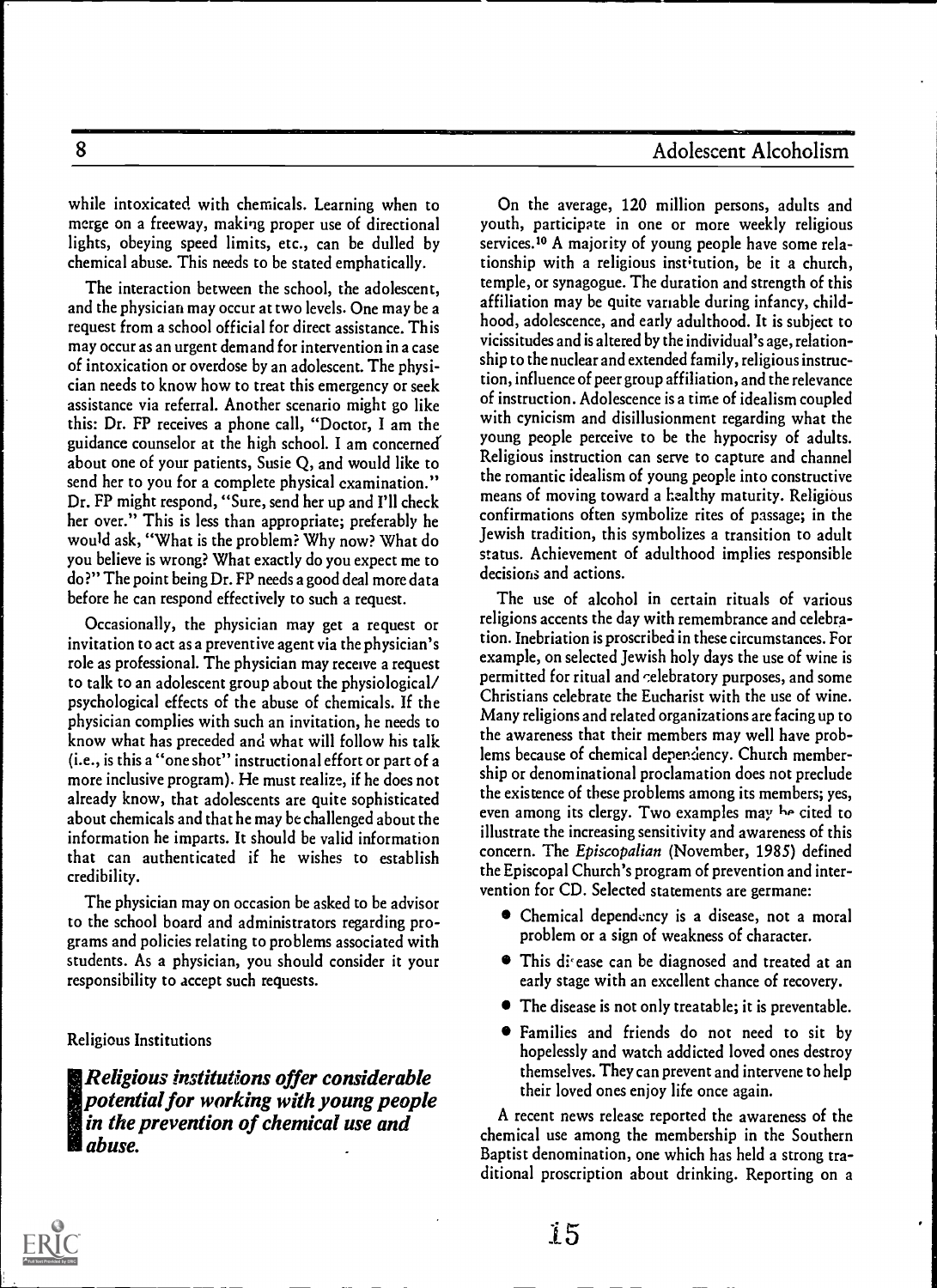recommendations of the contract of the contract of the contract of the contract of the contract of the contract of the contract of the contract of the contract of the contract of the contract of the contract of the contrac

survey of the Southern Baptist membership, the article stated that 50 percent of the membership drink alcohol, and of those who do 16 percent become alcoholics (in the general population 10 percent of those who drink are alcoholics)., Further, the survey revealed that 25 percent of the church's active young people had used alcohol once during the 12 months immediately preceding the survey. It also stated that (1) Southern Baptists have tended to ignore their alcohol and drug problems because of their historic public opposition to alcohol, and (2) churches have not provided adequate abuse prevention and education for their members. Rather, the standard approach has been to tell members drinking is bad so don't do it 'Charleston, South Carolina, Sunday News & Courier, February 2, 1986).

What then is the relevance of all such data to the physician who will be caring for adolescents who have a religious affiliation? This information may be helpful to the physician as he collaborates with the religious institutions in his community to act in a preventive, early intervention role in problems associated with chemical use. Answers to these questions may be helpful in working for a responsible attitude toward chemical use.

- 1. What, if any, is the religious affiliation of this adolescent?
- 2. Does this particular religious institution have a stated policy with regard to use of chemicals (abstinence, responsible use, ritualistic use)?
- 3. Does this adolescent's family attempt to follow stated policy? Does the adolescent?
- 4. What are the family's feelings about these guidelines?

Finally, some physicians may serve as youth group leaders, may be church school teachers, or may be invited to talk to the young people about alcohol and drug abuse. These opportunities should not be bypassed.

#### The Community

The physician should be familiar with community norms regarding chemical use. For example, socioeconomic factors may play a role in the development of chemical dependency. On the other hand, there also needs to be a cognizance of the resources available from such groups as MADD.

The physician should possess a data base about the community in which he practices. Is this a healthy environment in which to bring up children? Specifically, in regard to chemical use and abuse, what are the prevailing attitudes and behaviors? What is acceptable? What is not? Who are the persons and what are the avenues by which community norms are articulated (e.g., are kids' parties supervised?) Has this community expressed its concern and provided information regarding adolescent chemical use via the media and such programs such as MADD, SADD, and "Chemical People?" Have the concerns and help been channeled constructively at the community level? For example, one program in an affluent southwestern Michigan community was mobilized by parents who were concerned enough. The program was called Community In Action (CIA). This acronym did not escape adolescent notice and remarks. Interested parents were organized into several functional committees to explore prevalence of use, prevention, education, intervention, and treatment resources. Of course, the significance and sustained activity of such community action and its impact on the problem needs evaluation. However, even if such efforts prove to be short-lived, they may succeed in arousing the awareness that one potential threat to optimal adolescent growth comes from steady use and dependence on chemicals.

When the opportunity presents itself, the physician should inquire from both adolescents and their parents about their perceptions of the value of these types of community endeavors. He may wish to initiate or to serve in such a group. Because of the respect the physician enjoys in the community, he can be an effective spokesman for responsible use of chemicals. Better yet, he may offer viable alternatives to chemical use (e.g., recreational opportunities without chemicals, speaking out against parties in adolescents' homes without parental supervision, etc.). He may know the stores where alcoholic beverages are sold illegally and may even know the proprietors. He may hear from parents or adolescents about violations of the legal restrictions on the sale of alcohol to minors and may choose to act aggressively to direct action against illicit sales.

Broken homes, child abuse, parental chemical abuse  $t$  these are known to the physician. Such conditions are directly or indirectly associated with CD. Unemployment, foreclosure on mortgages with loss of homes, and poverty are socioeconomic conditions beyond the physician's control, but they may well be associated with CD. Certain ethnic/cultural groups have a higher than normal prevalence of alcoholism (e.g., American In-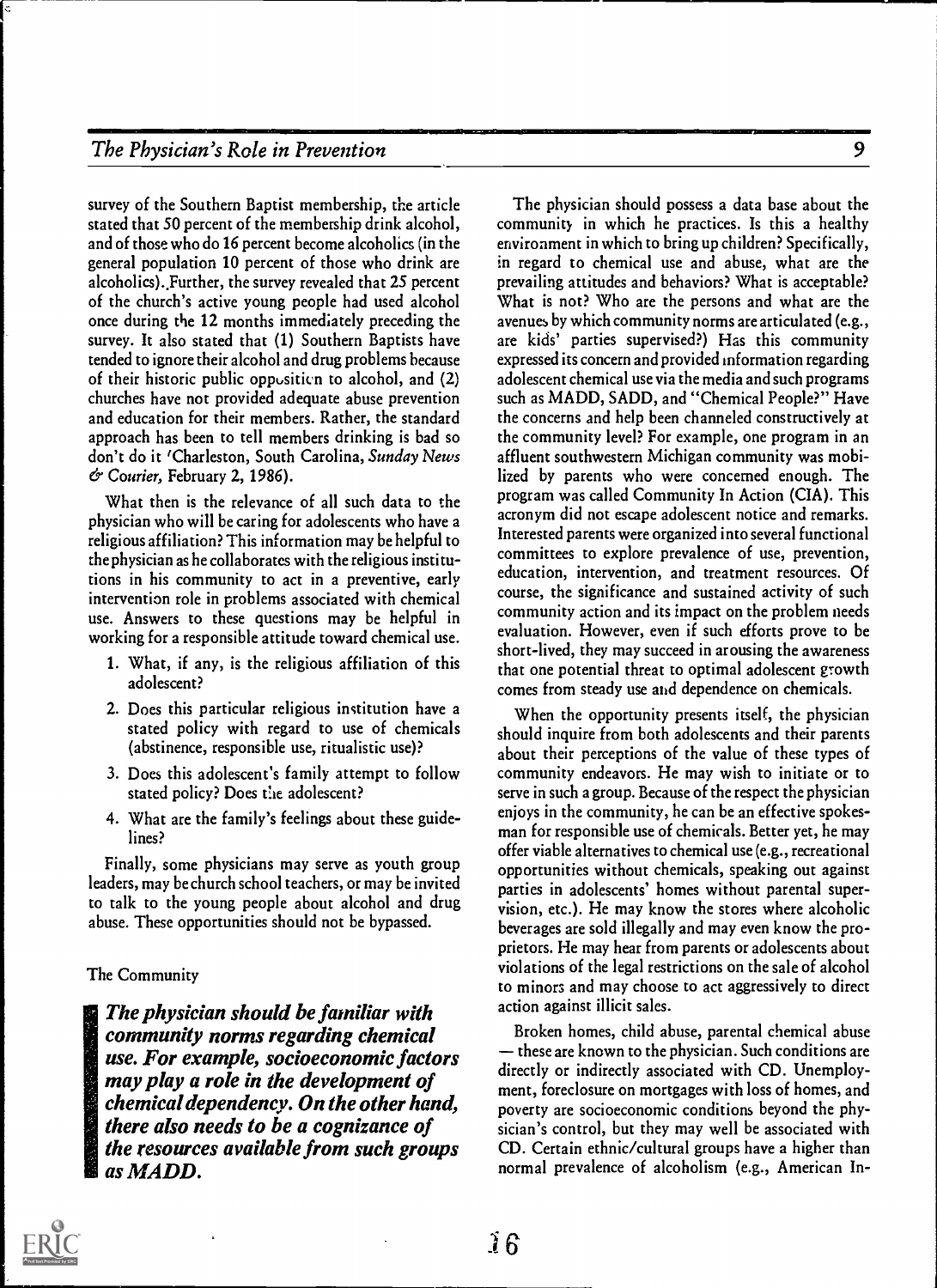# 10 Adolescent Alcoholism

dians). Once again this should be pact of the physician's comprehensive data base.

# Secondary Prevention

## Secondary prevention emphasizes the high-risk adolescent and what can be done to assist the individual.

Secondary prevention focuses particularly on the highrisk Host; that is, those young persons who are at increased risk for the development of chemical dependency. In discussing the reasons for this heightened vulnerability, particular emphasis will be given to the physician's opportunities and obligations to these adolescents. Keep in mind that what has been discussed previously under Primary Prevention regarding the Agent is still true in Secondary Prevention.

#### The Host: Genetic Vulnerability

Optimal environmental conditions occur if concerned persons, agencies, and institutions in the Host's milieu collaborate to channel their endeavors to accomplish the following goals:

- identifying the high-risk Host,
- exercising vigilance and surveillance of the Host's growth and development,
- providing sound educational programs over and beyond those provided for the adolescents not at high risk, and
- demonstrating the courage and ability to serve as Agents of early intervention at the earliest signs of dysfunction due to suspected chemical abuse.

## IKnowledge of the family history is critical in identifying high-risk individuals. Research findings support a genetic component of alcoholism.

The identification of the adolescents at increased vulnerability for potential chemical dependency involves a thorough knowledge of the family history. No one has or should have better access to these data than the family's primary physician. Good patient/family records which include up-to-date genograms serve as reminders of the genetic vulnerability of adolescent patients.

Those physicians who have followed families across more than one generation realize that there is often a genetic contribution in some disease that puts the offspring of diseased parents at high risk for developing that particular disease. Physicians are aware of this in the trans-generational perpetuation of alcoholism, as are others, particularly the children of alcoholics (7 million young people and 21 million adults<sup>11</sup>) and other health professionals who work with alcoholics.

Donald Goodwin, M.D., a psychiatric investigator, did some pioneer research in the Scandinavian countries during the 1970's in an attempt to substantiate the existence of a genetic contribution for transference of alcoholism from parent to child. He chose the Scandinavian countries because of their homogenous population and because of their thorough public health records. Goodwin's investigations revealed significant findings to support hypotheses regarding a genetic contribution to the transmission of alcoholism.<sup>12</sup>

Specifically, Goodwin was able to check the records of children of alcoholic parents who were adopted at birth and raised by foster parents who were not alcoholics. The incidence of heavy drinking in the adopted male children did not differ significantly from nonadopted male children of alcoholic parents raised by their own biological parents. A following study involving identical twins revealed that if one twin was alcoholic there was a high degree of concordance that the other twin would be an alcoholic, even though the twins were separated by geographical distance. These findings were not replicated in fraternal twins.

Goodwin raised the rhetorical question, "If alcoholism is inherited, what is inherited?" He answered the question by stating that the inherited factor was a "lack of tolerance" to the Agent, alcohol.

#### !Researchers are trying to find a genetic marker that will allow the identification of individuals who have a predisposition **to alcoholism.**

Recent investigators have focused efforts on finding a genetic marker that, if discovered, could assist those who work in the preventive aspects of alcoholism. Such a marker would allow the identification of those children of alcoholic parents who have a markedly increased vulnerability for the development of the disease.

Henri Begleiter, M.D., has studied the sons of alcoholic parents before they reach the teens and has found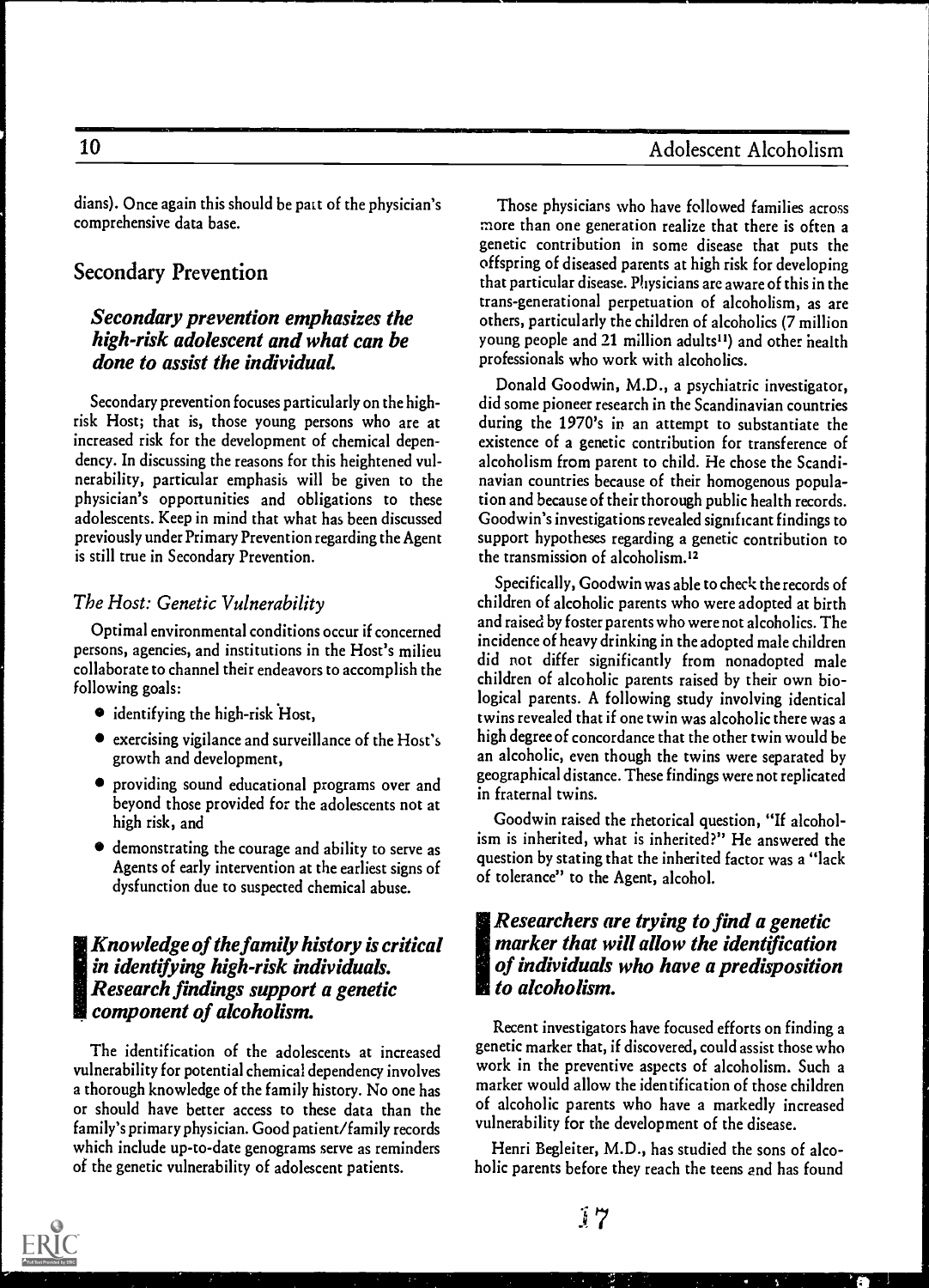# The Physician's Role in Prevention

that they display an unusual response to a photic stimulus with a particular and unusual P. 300 brain wave. The response to this same stimulus by chronic alcoholic men is strikingly similar.<sup>13</sup>

Mark Schukit, M.D., also has conducted comprehensive studies attempting to identify a genetic marker. His investigations were done on you.,g adult male sons of alcoholic parents and a matched cohort for age and socioeconomic status who were not offspring of alcoholic parents. Subjects were thoroughly investigated for psychological status, body sway (static ataxia), metabolism of acetaldehyde, and their reactions to raising the blood alcohol concentration (BAC). The only differences in these studies were that the BAC rose slower for the set  $\tau$  : doses of alcohol in the children of alcoholics and, when both groups reached the same BAC, the children of alcoholics reported a subjective feeling of being less intoxicated than the children of nonalcoholics.<sup>14</sup>

Given these types of findings, it may not be tuo far into the future that a genetic marker can be identified, and those who work with alcoholics, including the physician, can be more specific in the identification of the high-risk population and more focused in their preventive efforts. It may also dispel the belief that alcoholism is a moral defect.

#### The Family

## 慝 $F$ amily attitudes toward alcohol use, either too restrictive or too permissive, may be a factor in the development of alcoholism.

Previously discussed attitudes and behaviors about the use of alcohol in the home identify two parental attitudes which may lead to alcohol abuse. One is the family in which any use of alcohol is rigidly proscribed and equated with a mortal sin. The other is the family in which no guidelines are given either by precept or, more importantly, by example, and the parents are seemingly unconcerned about the influence they exert on their children. In other words, the first parental attitude is proscriptive; the second permissive. Some workers in the field recommend a middle ground, that of prescription which sets limits on the kind, place, and amount of use and encourages a responsible use.<sup>15</sup>

Not all persons who later have problems with their use of alcohol are offspring of alcoholic parents. The physician who has followed longitudinally families in which

one or both parents have been alcoholic has observed that some children are scarred emotionally and physically (see the Fetal Alcohol Syndrome literature) while other siblings are less affected, being normal or above normal in their development and achievements. This facet is now being investigated so that the vicissitudes and influences which result in a healthy outcome can be identified. This is an enormous task because of the many variables which can affect the eventual outcome (e.g., age of child, sex of alcoholic parent; pattern of drinking by parent, episodic or steady; other family supports, etc.).<sup>16</sup>

Margaret Cork in her little book, The Forgotten Children, anecdotally and poignantly documents the destructive impact of parental alcoholism on the children. This book is well worth reading as it so vividly captures the effect of parental drinking in all its pervasive effects.<sup>17</sup>

# IThe physician benefits from familiarity with family-system theory. Certain familial patterns in the use of alcohol have been shown to affect the individual child.

A knowledge of family dynamics in health and disease and family systems theory is useful to the physician in directing preventive endeavors. For example, Wolin and his co-workers studied the effect of parental inebriation on family rituals, which were defined as certain scheduled family activities that had a special significance (e.g., having the evening meal together, always celebrating Christmas with grandparents, etc.). Using observations of family occasions, two types of reactions were identified. The first type they called the "distinctive family" in which the observance of the ritual was not disrupted by parental drunkenness. The other type of family was defined as subsumptive  $\rightarrow$  a complete inability to follow the ritual because of inebriety of one parent. The significance of this research is that there was considerably less perpetuation of alcoholism in the children of the distinctive family than in the subsumptive one.<sup>18</sup>

Peter Steinglass, in a thorough and scholarly fashion, investigated the alterations in the behavior of family members during wet (drinking), dry (abstinent), and transitions (moving from one to the other) stages of parental drinking and the influence on the family's ability to accomplish its tasks for growth and development. Not surprisingly it was found that these vicissitudes of parental alcoholic activities produced distortions in the normative life cycle.<sup>19</sup>

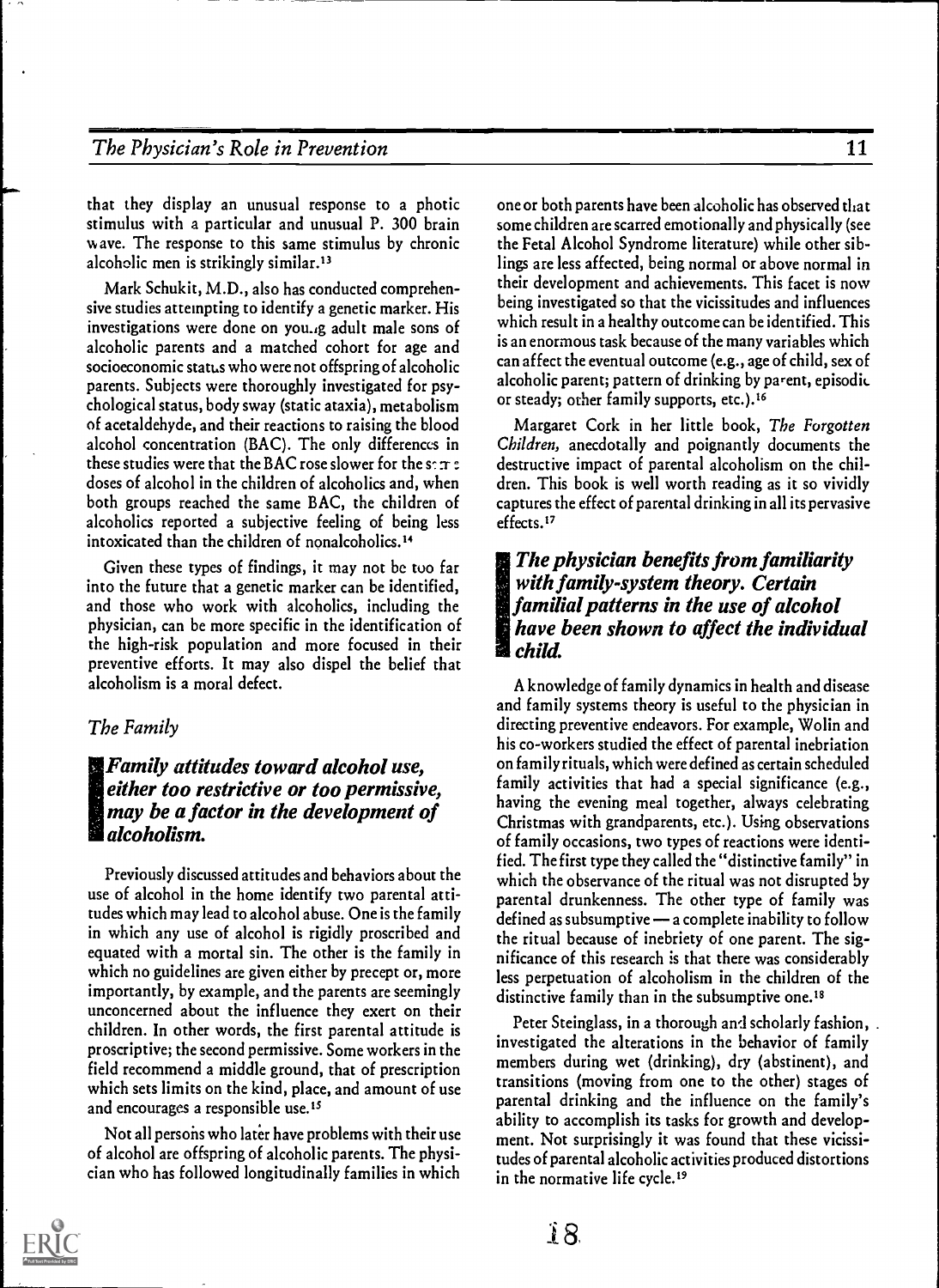# Community Agencies

# !Community agencies such as Alateen and Children of Alcoholics should be involved at the first sign of chemical **and abuse in high-risk individuals.**

Community agencies which have proven helpful for the children of alcoholics are Alateen, an Alcoholics Anonymous constituent group, and a relatively new national coalition called Children of Alcoholics. In addition, those community people and agencies discussed under Primary Prevention need to be encouraged and directed to exert greater efforts for high-risk adolescents. They too, like the physician, must have the knowledge and courage to intervene at the earliest evidence of dysfunction which is, or is suspected of being, due to chemical abuse. A more charitable attitude and a sincere desire to help rather than early condemnation is called for. Chemical dependency is a treatable disease, and that fact should be conveyed emphatically to all

to the chemically dependent person and to all who truly care about him or her and who are interested in the prevention of these problems.

# Summary

The focus of this unit of study has been on the physician and his relationships to adolescents. The premise has been advanced that the physician has a vital opportunity to serve as an important person with those other concerned persons who constitute the environment of the adolescent. It has not been the intent to dictate or to delineate the physician's responsibilities, but rather to offer some information which it is hoped will be of assistance in making informed decisions.

In summary, prevention strategies must be multifaceted. Of particular interest to the physician is the two-pronged complementary strategy of introducing and strengthening health-enhancing behaviors while at the same time eliminating and/or weakening health-compromising behaviors (see Figure 2-3). Issues of particular

ADOLESCENT HEALTH PROMOTION: Complementary Strategies l<sub>——</sub> 1 I Introducing and/or Strengthening Health-Enhancing Behavior Regular aerobic exercise training **• Social skills development** • Regular use of contraception Developing new interests Eliminating and/or Weakening Health-Compromising Behavior Reducing frequency of marijuana use Drinking-driving prevention • Reducing excessive television involvement **• Minimizing fast food consumption** 

Figure 2-3. Health-Enhancing Versus Health-Compromising Behaviors

From National Institute on Drug Abuse. Research Monograph Series #47. Department of Health and Human Services Publication No. (ADM, 82-1280, 1983, p. 57.

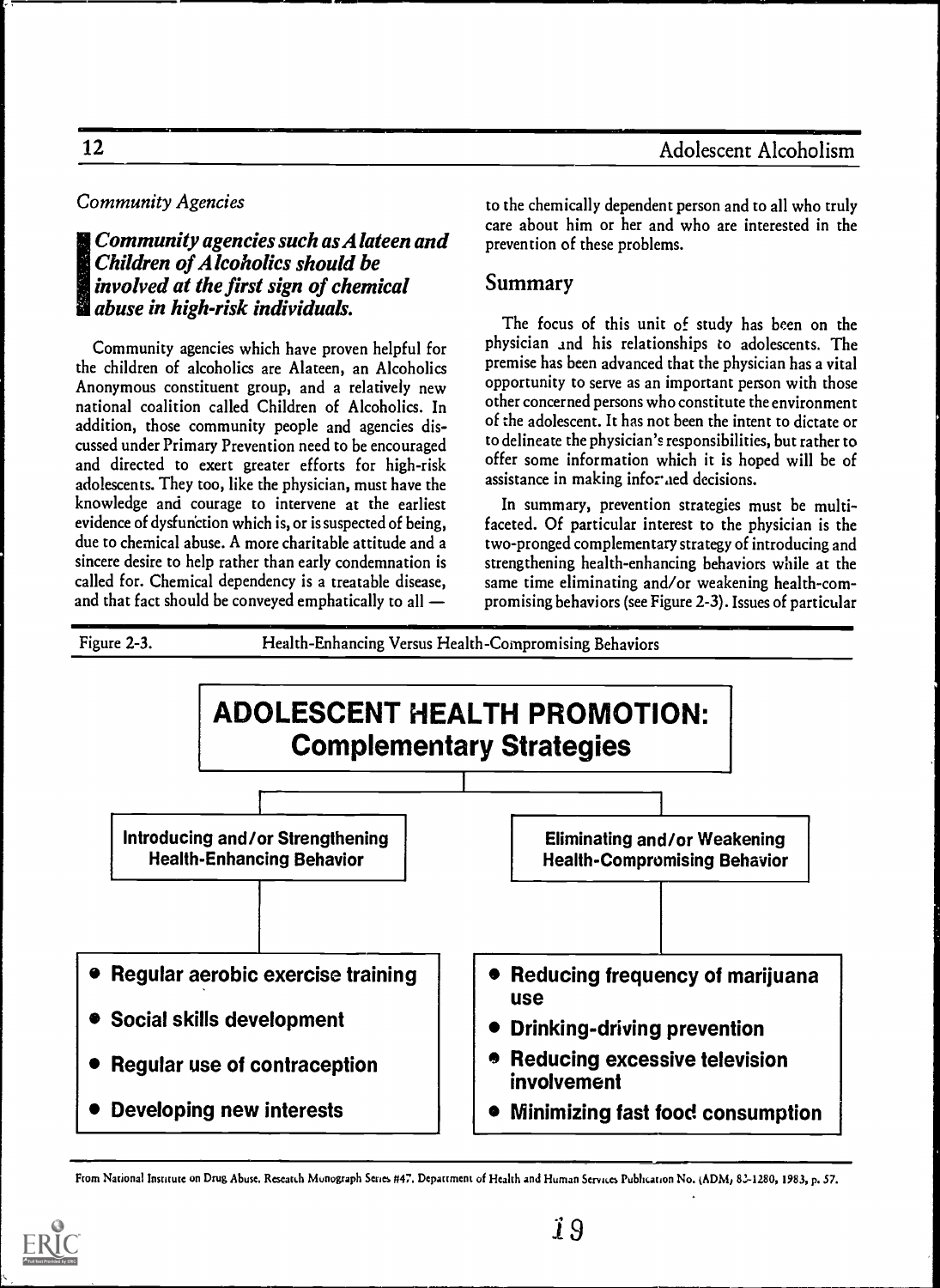# The Physician's Role in Prevention 13

note are promotion of physical exercise training for youth, social skills development, regular use of contraception, and helping youth to develop new interests. The physician is in a key position to support, encourage, and otherwise participate in the promotion of these healthy ',ehaviors.

Implementation alone will not eliminate drug-use problems. The second arm of the adolescent health promotion strategy includes active campaigns and ongoing task forces to work toward the elimination of negative, health-compromising behaviors. Of paramount concern is the behavior of drug and alcohol use. Particularly, the community can be rallied to reduce the frequency of marijuana use as well as promote drinkingdriving prevention. Mothers Against Drunk Driving (MADD), as well as Students Against Drunk Driving

(SADD), are eager to participate in community activities which are aimed at prevention of driving while drinking.

Further, some communities have become active in reducing the excessive television involvement by the teenage population. Still other communities are active in promoting good nutrition and minimizing fast-food consumption. Again, the physician is in a position to participate in as many areas as his or her time will permit, to promote health-enhancing behaviors, and to discourage health-compromising behaviors. In order for prevention measures to take effect, a broad-based, multifaceted approach is essential. Additionally, it takes time to put these strategies into effect; one should not be discouraged when, on a short-term basis, outstanding results are i evident.

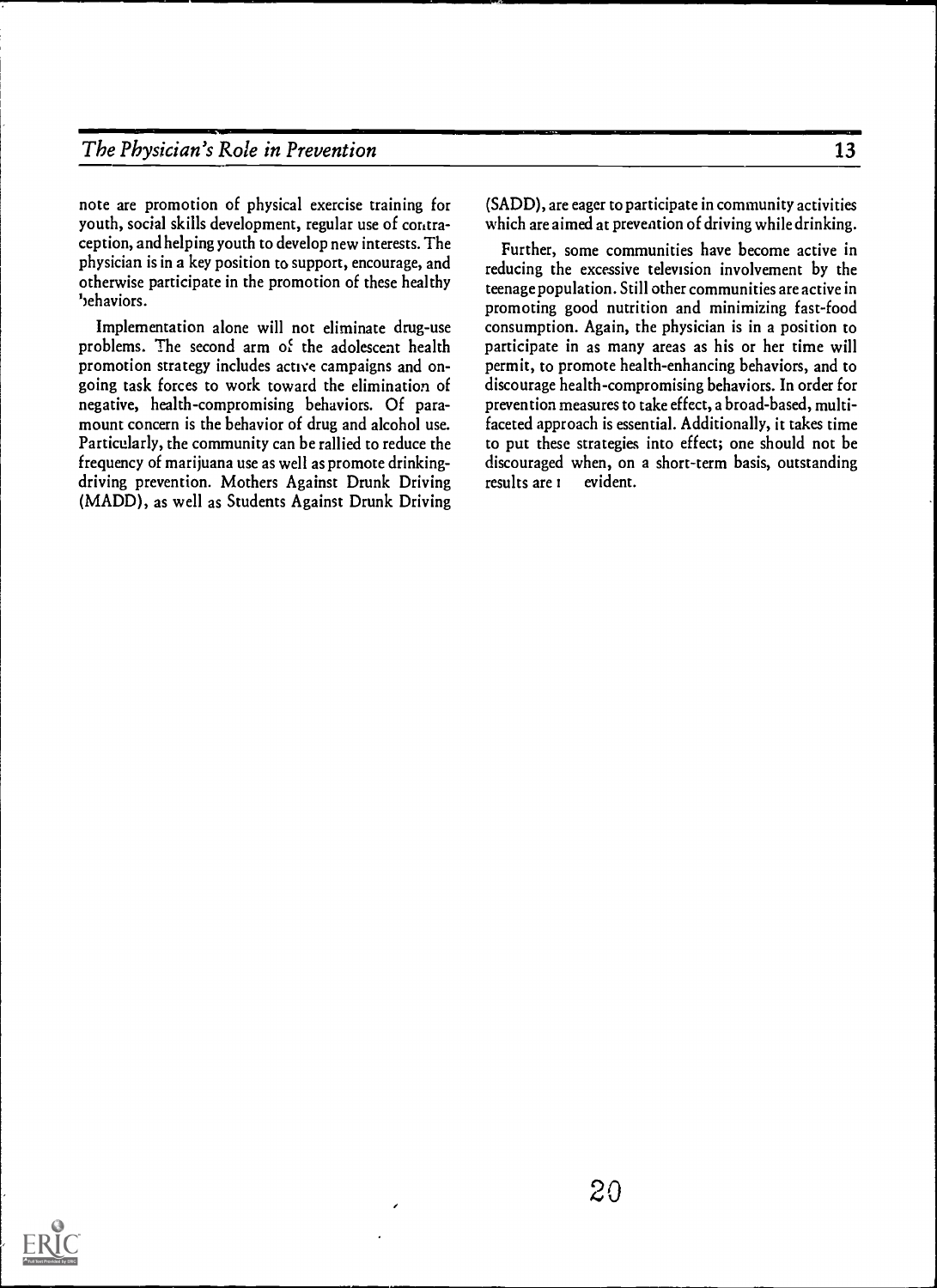Evaluation Successful preventive activities, be they directed toward alcoholism, substance abuse, or any of the many other conditions which threaten well-being, require that the physician be knowledgeable about the Agent, the Host, and the Environment. In thecase of substance abuse, becoming knowledgeable is often a simple matter of becoming aware of one's surroundings. In this exercise, you will be asked to observe, record, and share your perceptions of your surroundings as related to substance abuse and to assess how you might interact with those about you to help prevent substance abuse.

Activity 1. Get to know your Er. *i* ronment.

- A. Spend some time assessing the prevalence of risk factors for alcoholism and substance abuse in your community. As you do this, pay close attention to sych things as community social structures, adolescent peer group "norms," and societal and family structures within your community. Try to categorize those things in your community which would support or promote adolescent alcoholism and substance abuse and identify those factors which most strongly influence adolescents to use or abuse chemicals.
- B. Examine your community carefully to identify those persons, groups, or activities which serve to disuade adolescents from alcohol and substance abuse and which assist in treating adolescents who have substance abuse problems. Pay special attention to those persons, groups, and activities who are successful at actively providing alternatives to use and abuse.
- C. Working with the information you collect in A and B above, write a brief community profile as related to adolescent alcoholism and substance abuse. Share this with others knowledgeable about the community and revise as necessary.

Activity 2. Get to know your Hosts.

- A. Do a chart review on your adolescent patients and identify those most likely to be at risk for alcoholism and substance abuse. Be sure to examine all factors which may place an adolescent at risk (biological, psychological, social). Record, for each adolescent, why you feel they are at risk.
- B. Reviey: your list of adolescent patients and determine how severe you feel the risk to ezin patient is.
- C. Discuss with your colleagues, while maintaining confidentiality, 4 or 5 of you adolescent patients who are most at risk.

Activity 3. Develop Strategies for Prevention.

- A. Given the work done in Activity 1, develop a list of possible actions you could take to:
	- 1. Lessen the influence of those environmental factors which promote or support adolescent alcoholism and substance abuse.
	- 2. Increase the impact or facilitate the efforts of persons, groups, or activities which divert students from the use of alcohol or other substances. Discuss your recommendations with colleagues and specialists in alcoholism and substance abuse.
	- 3. Given the work done in Activity 2, develop an approach to monitoringan active intervention with your patients at risk. Discuss your recommendations with colleagues and specialists in alcoholism and substance abuse.

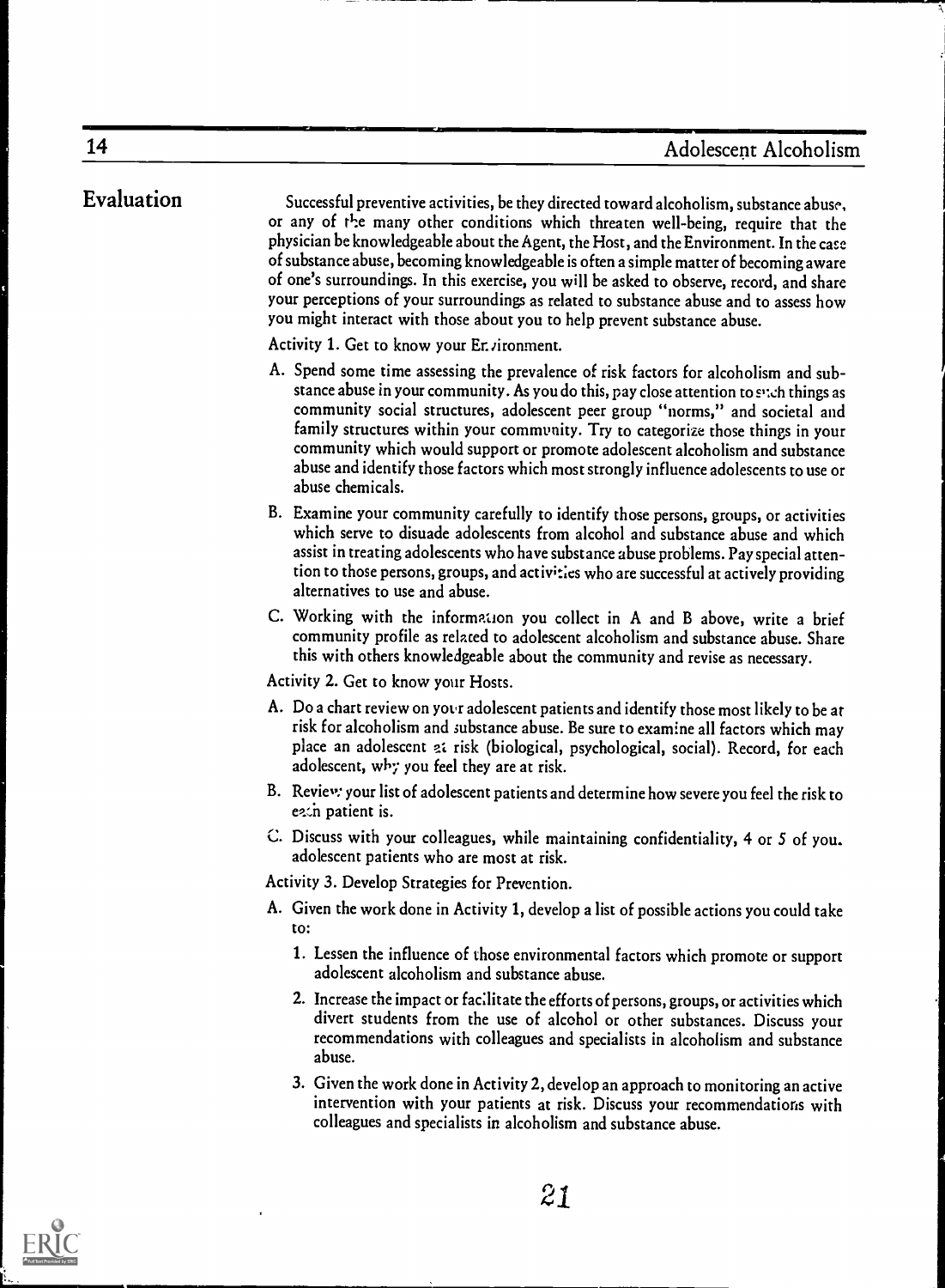# The Physician's Role in Prevention 15

F

filsINNINT.711.11.12M1411:1111

| References | 1. Third Special Report to the U.S. Congress on Alcohol and Health. Washington:<br>Department of Health, Education, and Welfare, 1978.                                               |
|------------|--------------------------------------------------------------------------------------------------------------------------------------------------------------------------------------|
|            | 2. Monitoring the Future Study. Ann Arbor: University of Michigan, Institute of<br>Social Research, 1984.                                                                            |
|            | 3. MacDonald, I.D.: "Drugs, Drinking and Adolescence." American Journal of<br>Diseases of Children, 138(1): 117-125, 1984.                                                           |
|            | 4. Alcohol in Fatally Injured Drivers. Ann Arbor: University of Michigan: Institute of<br>Social Research, 1984.                                                                     |
|            | 5. Ewing, J.: "Reco <sub>k</sub> <i>i</i> zing, Confronting, and Helping the Alcoholic." American<br>Family Physician, 18(5): 107-114, 1984.                                         |
|            | 6. Zinberg, S.: A Modern Approach to Alcoholism. Washington: National Council on<br>Alcoholism, 1984.                                                                                |
|            | 7. Smith, T.E.: "Reviewing Adolescent Marijuana Use." Social Work, 15(1): 17-21,<br>1984.                                                                                            |
|            | 8. Mayer, J., and Felstead, W.J.: "The Adolescent Alcohol Involvement Scale."<br>Journal of Studies on Alcohol, 40(3): 291-299, 1979.                                                |
|            | 9. Selzer M.D., Vinokur A., and VanRooijen: "A Self-Administered Short Version of<br>the MAST." Journal of Studies on Alcohol, 36(1): 117-126, 1975.                                 |
|            | 10. Burket, S.R.: "Religiosity Beliefs, Normative Standards, and Adole :ent Drink-<br>ing." Journal of Studies on Alcohol, 41(7): 662-671, 1980.                                     |
|            | 11. Report on the Conference on Research Needs and Opportunities for the Children of<br>Alcoholics. New York: Children of Alcoholics Foundation, 1984.                               |
|            | 12. Goodwin, D.: "Alcoholism and Heredity: A Review and Hypothesis." Anthives of<br>General Psychiatry, 36(1): 57-61, 1979.                                                          |
|            | 13. Begleiter, H., Projesz, B., and Kissin, B: "Event-Related Brain Potential in Boys at<br>Risk for Alcoholism." Science, 225(4): 1493-1496, 1984.                                  |
|            | 14. Schukit, M.A.: "Self-Rating of Alcohol Intoxication in Young Men With and<br>Without Family Histories of Alcoholism." Journal of Studies on Alcohol, 41(3):<br>242-249, 1980.    |
|            | 15. National Institute on Alcohol Abuse and Alcoholism: Information and Feature<br>Service, 4: January 20, 1980.                                                                     |
|            | 16. El-Guebaly, N., and Onford, D.R.: "The Offspring of Alcoholics: A Critical<br>Review." American Journal of Psychiatry, 134(4): 357-364, 1977.                                    |
|            | 17. Cork, M.: The Forgotten Children. Toronto, Canada: Addiction Research Founda-<br>tion, 1969.                                                                                     |
|            | 18. Wolin, S.J., Bennett, L.A., and Noonan, D.L.: "Family Rituals and the Recurrence<br>of Alcoholism Over Generations." American Journal of Psychiatry, 136(4B): 589-<br>593, 1979. |
|            | 19. Steinglass, P.: "Life History Model of the Alcoholic Family." Family Process,<br>19(3): 211-225, 1980.                                                                           |

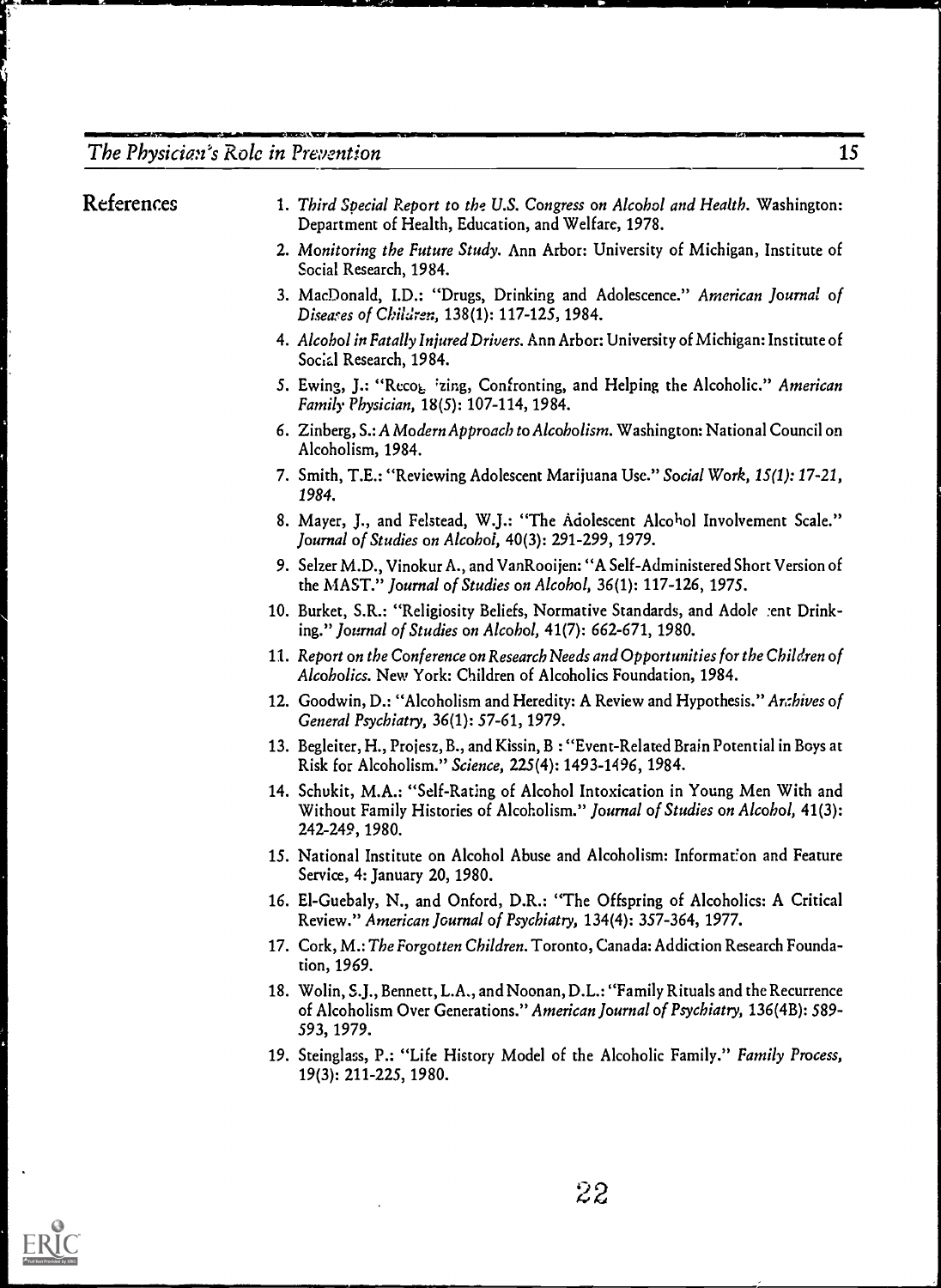.,.BMIMN=111111

# Bibliography Epidemiology

16

1. Zucker, R.A., and Hartford, T.C.: "National Study of Demography of A dolescent Drinking Practices." Journal of Studies on Alcohol, 44(6): 974-984, 1583.

Alcoholism: Adolescent

- 2. Bean, M.: "Identifying and Managing Alcohol Problems of Adolescents." Psychosomatics, 23(4): 389-396, 1982.
- 3. Mandell, W.: "Adolescent Alcoholism." Medical Aspects of Human Sexuality, 18(3): 40-49, 1984.
- 4. Masland, R.P.: "Adolescent Drug and Alcohol Use: How to Deal With It." Consultant, 190-197, 1980.

#### Prevention

- 8. Liepman, M.R., and Nirenbrug, T.D.: "Prevention of Substance Abuse Problems," in Task Force on Substance Abuse, Ray Anderson, Joe Fisher, Michael Liepman (eds.), Family Medicine Curriculum Guide to Substance Abuse. Kansas City, MO: Society of Teachers of Family Medicine, 1984.
- 9. Blume, S.B.: Report of Conference on Prevention Research. New York: The Children of Alcoholics Foundation, December 5, 1985.
- 10. Prevention Plus. Involving Schools, Parents, and the Community in Alcohol and Drug Education. Department of Health and Human Services Publication No. (ADM) 84:1256. Available through Supt. of Documents, U.S. Government Printing Office, Washington, DC 20402.
- 11. Early Identification of Alcohol Abuse. Washington, DC: United States Department of Health and Human Services, Public Health Service, Research Monograph #17, 1985.
- 12. Preventing Adolescent Drug Abuse: Intervention Strategies. National Institute of Drug Abuse. Washington, DC: Risearch Monograph #47, 1983.

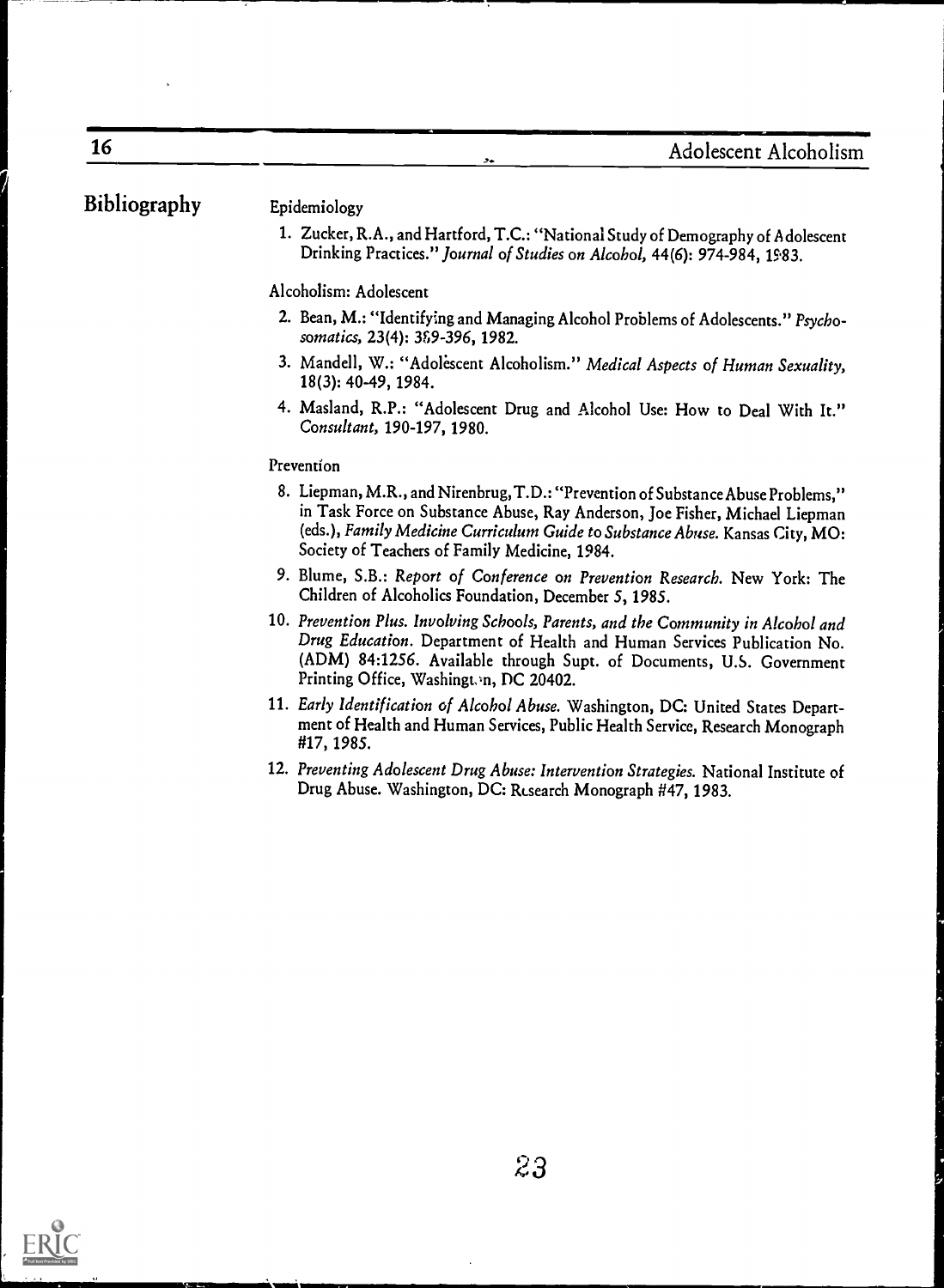| <b>Resources for</b> | <b>Audio-Visual Materials</b>                                                                                                                                                                                                                                                                      |  |  |  |  |  |  |  |
|----------------------|----------------------------------------------------------------------------------------------------------------------------------------------------------------------------------------------------------------------------------------------------------------------------------------------------|--|--|--|--|--|--|--|
| Physicians           | Films (16mm; color)                                                                                                                                                                                                                                                                                |  |  |  |  |  |  |  |
|                      | A Slight Drinking Problem, 1977<br>25 min.; rent or purchase                                                                                                                                                                                                                                       |  |  |  |  |  |  |  |
|                      | Availability:                                                                                                                                                                                                                                                                                      |  |  |  |  |  |  |  |
|                      | Norm Southerly Productions<br>1709 E. 28th<br>Long Beach, CA 90806                                                                                                                                                                                                                                 |  |  |  |  |  |  |  |
|                      | Synopsis:<br>The troubles that befall an alcoholic are exacerbated by his wife's reactions and her<br>attempts to deal with him. With the help of Al-Anon, she begins to deal with her own<br>life.                                                                                                |  |  |  |  |  |  |  |
|                      | Use:                                                                                                                                                                                                                                                                                               |  |  |  |  |  |  |  |
|                      | Excellent for demonstrating the value of self-help groups such as Al-Anon.                                                                                                                                                                                                                         |  |  |  |  |  |  |  |
|                      | Doctor, You've Been Lied To, 1978<br>27 min.; free loan (not available for purchase)                                                                                                                                                                                                               |  |  |  |  |  |  |  |
|                      | Availability:                                                                                                                                                                                                                                                                                      |  |  |  |  |  |  |  |
|                      | <b>Ayerst Laboratories</b><br>685 Third Ave.<br>New York, NY 10017                                                                                                                                                                                                                                 |  |  |  |  |  |  |  |
|                      | Synopsis:<br>Film actor Patrick O'Neal, a recovering alcoholic, offers guidelines on identifying and<br>confronting the alcoholic patient. The format is interviews with physicians and<br>alcoholic patients. Information on the use of disulfiram (Antabuse) is given at the end of<br>the film. |  |  |  |  |  |  |  |
|                      | Use:<br>Since Ayerst Laboratories manufactures Antabuse, this film is one of the best sources of<br>information on prescribing this deterrent drug for recovering alcoholics.                                                                                                                      |  |  |  |  |  |  |  |
|                      | Francesca Baby, 1976<br>46 min.; rent or purchase                                                                                                                                                                                                                                                  |  |  |  |  |  |  |  |
|                      | Availability:                                                                                                                                                                                                                                                                                      |  |  |  |  |  |  |  |
|                      | Walt Disney Educational Media<br>500 S. Buena Vista St.<br>Burbank, CA 91500                                                                                                                                                                                                                       |  |  |  |  |  |  |  |
|                      | Synopsis:<br>A mother's excessive drinkin <sub>b</sub> causes social and emotional problems for her daughters.<br>The mother eventually goes to Alcoholics Anonymous. Based on a book of the same<br>title.                                                                                        |  |  |  |  |  |  |  |
|                      | Use:<br>Although long, the film is good for demonstrating the predicament of the teen children<br>of alcoholics and the role Alateen can play in helping them resolve their problems.                                                                                                              |  |  |  |  |  |  |  |
|                      |                                                                                                                                                                                                                                                                                                    |  |  |  |  |  |  |  |

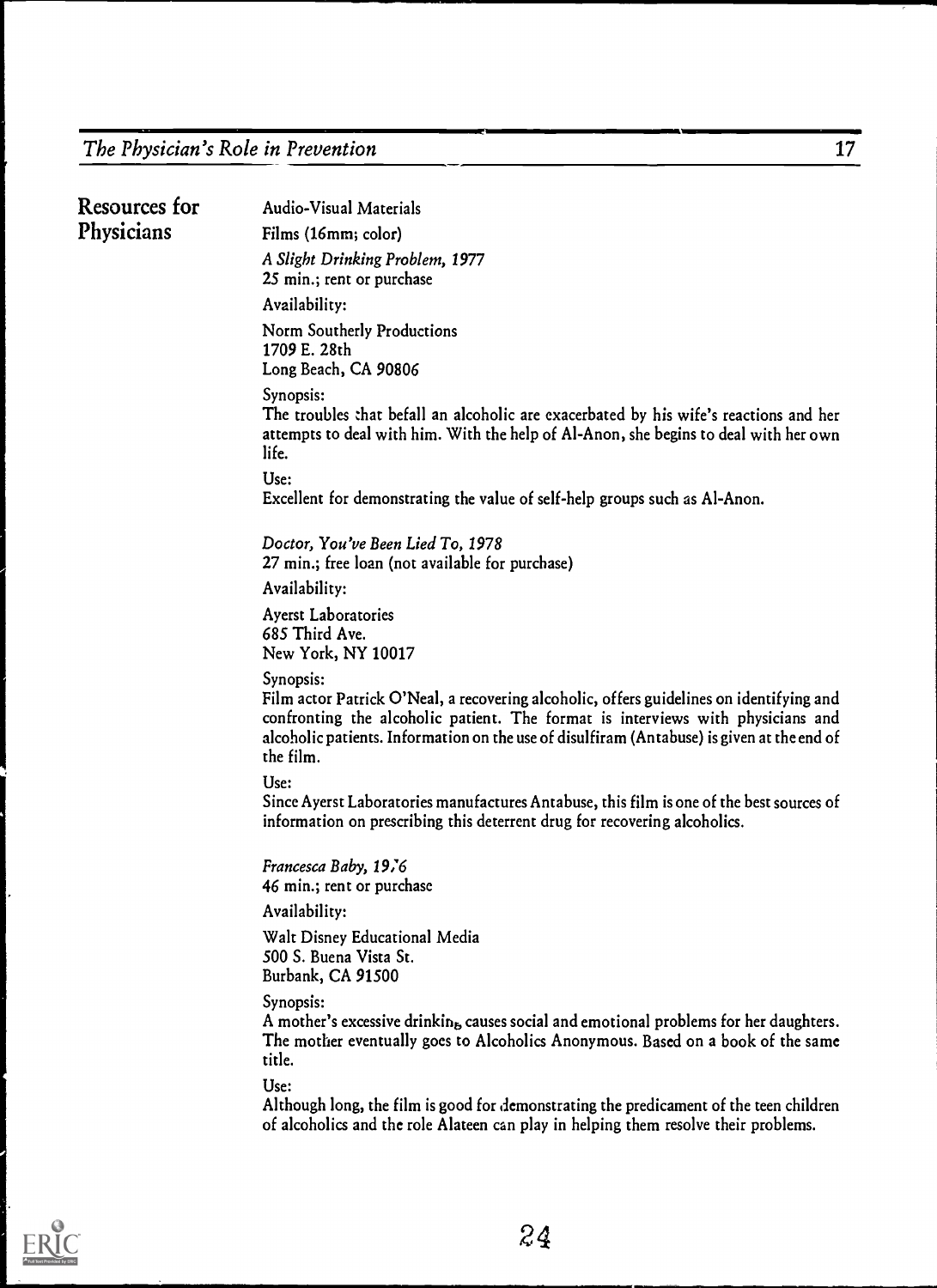Soft Is the Heart of a Child, 1978

20 min.; rent or purchase

Availability:

Operation Cork P.O. Box 9550 San Diego, CA

Synopsis:

Family violence, child abuse, and neglect are depicted in a believable setting. An alcoholic father convinces his wife to join him in drinking. The film illustrates such themes as the family consequences of drinking, community paralysis, women as battered spouses and drinkers, children as victims and emissaries to the community, the role of the school, and enabling.

Use:

Demonstrates the effects of alcoholism on the family. Each of the three children responds almost predictably. Highly recommended for medical students.

The Enablers, 1978 23 min.; rent or purchase

Availability:

The Johnson Institute 10700 Olson Memorial Hwy. Minneapolis, MN 55441

Synopsis'

The well-intentioned behavior of family, friends, and a supervisor helps an alcoholic mother-wife-employee-neighbor to continue her drinking. Each person close to the woman suffers yet seems unable to break out of a self-defeating pattern of interaction; each person is shown undermining the efforts of the other to gain control over the woman's prob<sup>1</sup>em. First of a two-part series with The Intervention.

Usc:

Good for demonstrating the dynamics of the chemically dependent family and the process of enabling.

The Intervention, 1978 28 min.; rent or purchase

Availability:

The Johnson Institute 10700 Olson Memorial Hwy. Minneapolis, MN 55441

#### Synopsis:

Second in a series with The Enablers, in this film the husband joins forces with the supervisor to gather together family and friends for coercive, constructive confrontation of an alcoholic wife-mother-employee-friend: The process of setting up such a confrontation is demonstrated, including the pitfalls to successful preparation.

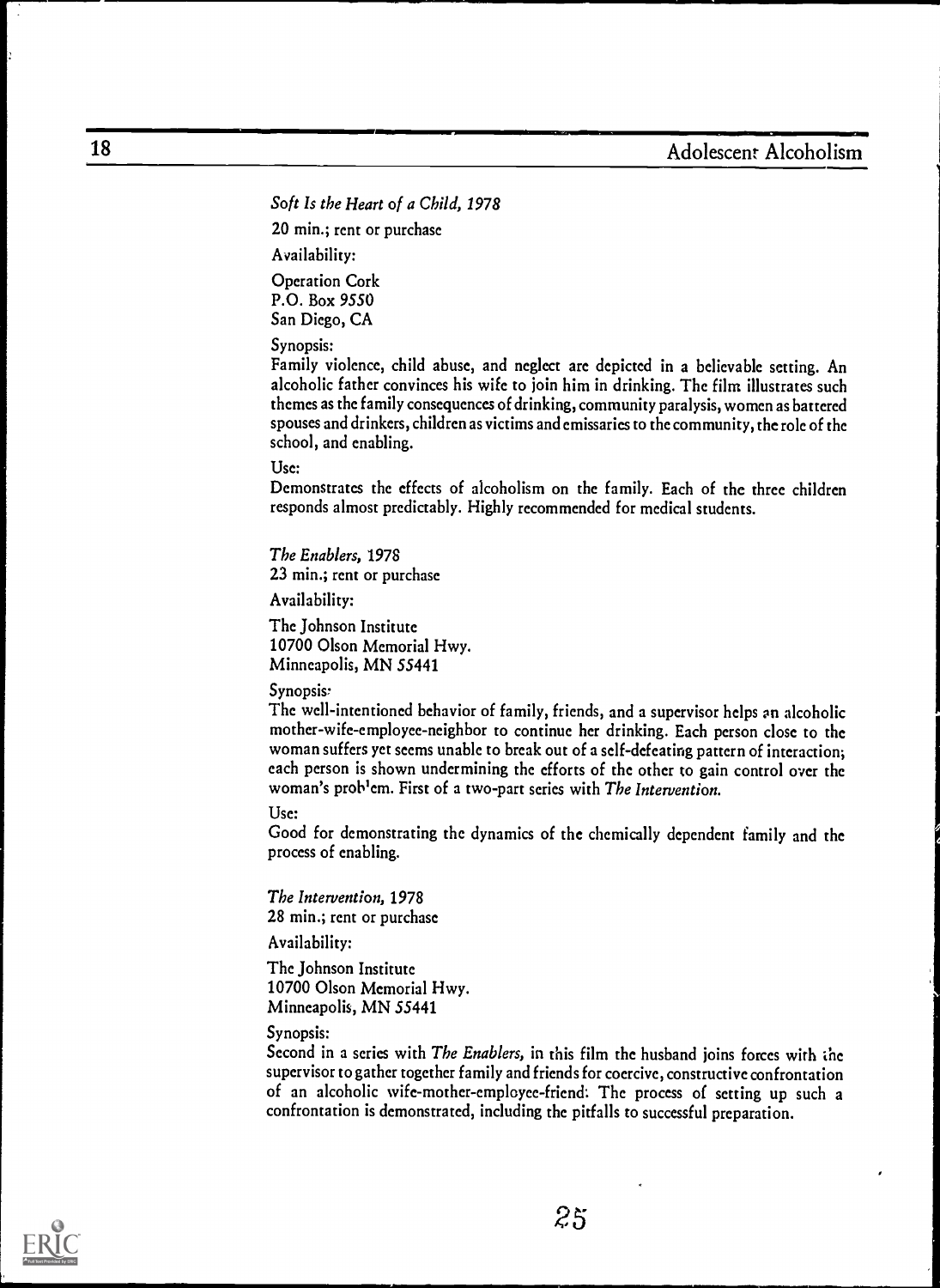#### Use:

Excellent for supplementing The Enablers, for demonstrating enabling family dynamics, intervention, and teamwork. Also good for demonstrating how one can help the emissary from a troubled family to motivate a chemically dependent person to seek treatment.

The Secret Love of Sandra Blain, 1976 27 min.; rent or purchase

Availability:

Hollywood Enterprises 6060 Sunset Blvd. Hollywood, CA 90028

#### Synopsis:

The first in a three-part series, The Secret Love of Sandra Blain is the convincing story of a middle class housewife whose hidden drinking becomes ob jous to her family and friends. Denial by Sandra and her husband limits the effectiveness of therapy. Eventually the alcoholism becomes so severe that denial no longer helps Sandra deceive herself or those around her.

Use:

An excellent introduction to alcoholism and the middle class housewife. The film elucidates d vial as one of the key factors in alcoholism.

The New Life of Sandra Blain, 1976 27 min.; rent or purchase

Availability:

Norm Southerly Productions 1709 E. 28th Long Beach, CA 90806

Synopsis:

Because of Sandra's alcoholism, she is denied custody of her children. She begins to drink again. The frustration with drinking problems eventually turns Sandra back toward treatment. This film is the second in the Sandra Blain series.

Use:

Useful in pointing out that relapses often occur in alcoholism treatment, but they need not cause despair.

Lisa: The Legacy of Sandra Blain, 1979 22 min.; rent or purchase

Availability:

Aims Instructional Media 626 Justin Ave. Glendale, CA 91201

Synopsis:

Sandra Blain's daughter, Lisa, starts down the heavy drinking road following her mother's death. Lisa cannot be convinced she has a problem. Lisa is the third part of the Sandra Blain series.



26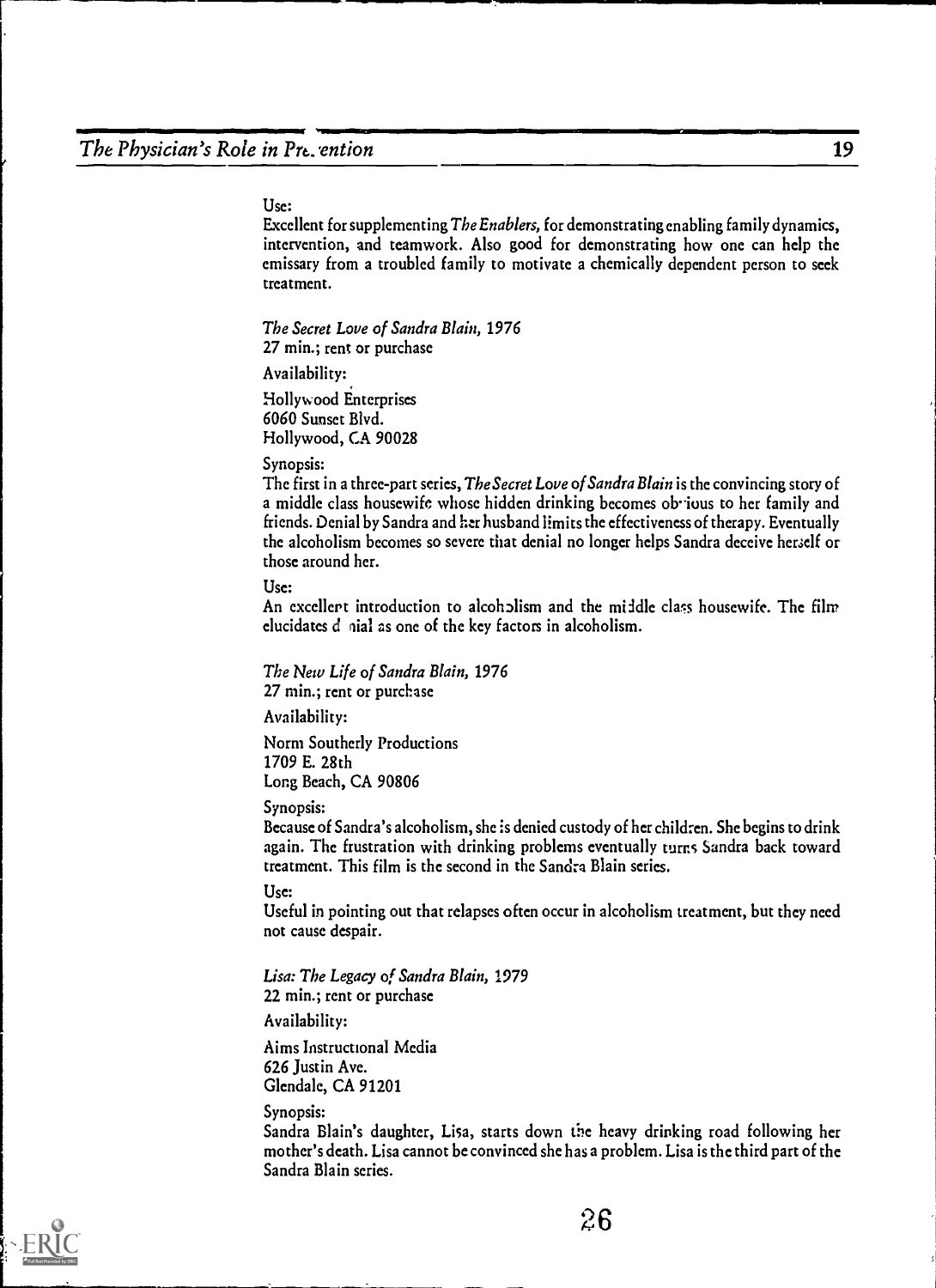#### Use:

Points out the fact that children who have one or more alcoholic parent are in a high-risk group. Emphasis is on identifying "the problem" in oneself.

Video Cassettes

Alcoholics Anonymous: An Inside View, 1979 28 min.; rent as 16mm or long-term lease as video cassette

Availability:

Alcoholics Anonymous Box 459 Grand Central Station New York, NY 10163

#### Synopsis:

This video cassette takes the viewer inside a variety of AA meetings, from the smallest, intimate closed meetings to the large, open ones. It emphasizes the idea that AA is a way of life: Any time two members get together there is an AA meeting.

#### Use:

An excellent introduction to Alcoholics Anonymous; especially helpful for medical students prior to their visiting any AA meeting.

Identification of the Alcoholic Patient, 1978 22 min.; rent or purchase

Availability:

Department of Family Practice University of Michigan School of Medicine Ann Arbor, MI 48104

#### Synopsis:

Dr. Michael Liepma, conducts a skillrul interview using a student to portray a young patient in the early phase of alcoholism. Demonstrating a sensitive approach to the denial mechanism, the interviewer enables the patient to start taking an honest look at himself.

#### Use:

Good as an introduction to interviewing alcoholic patients as well as obtaining a drug-use history; appropriate for first or second year medical students.

#### Slide Program

Alcohol Use and Its Medical Consequences, 1981 (A three-part series produced by Operation Cork)

Availability:

Milner-Fenwick, Inc. 2125 Greenspring Dr. Timonium, MD 21093 (800) 638-8652

Biochemistry, Pharmacology, anc Toxicology of the Alcohols. 49 slides: \$100 Alcohol and the Liver. 59 slides: \$115 Hematologic Complications of Alcohol Use. 40 slides: \$85



-1- --=.2-..--

27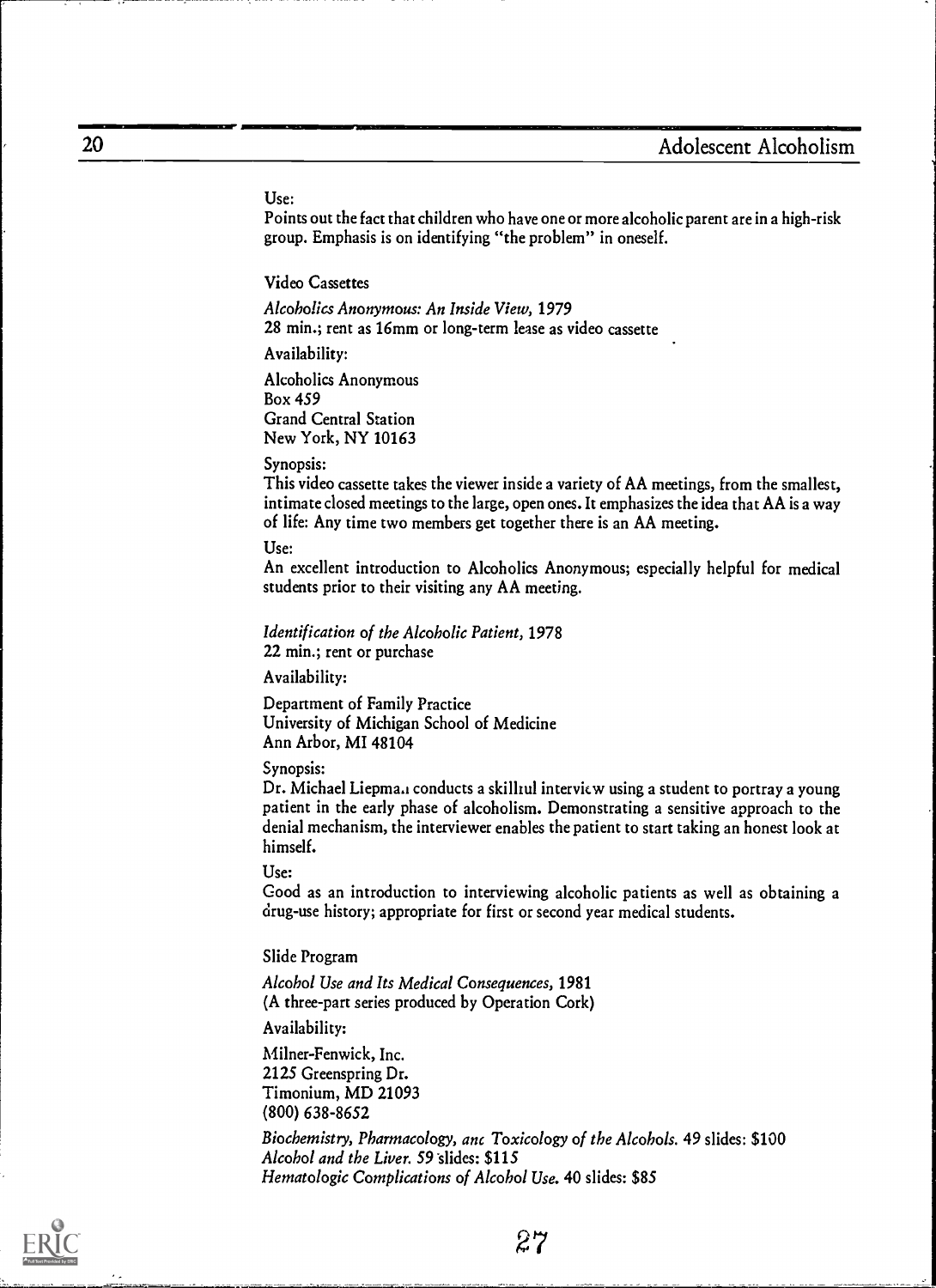Synopsis:

This slide series presents a clear, concise overview of the biochemistry, pharmacology, toxicology, and liver pathologies as well as hematologic complications of alcohol use. Use:

Among the best available, this accurate and beautifully illustrated series is especially useful for students in the basic sciences. Highly recommended for any level of medical education.

#### Other Teaching Materials/Resources

Addiction Research Foundation and Ontario Medical Association. Diagnosis and Treatment of Alcoholism for Primary Care Physicians. Toronto: Alcoholism and Drug Addiction Research Foundation, 1978. \$1.95 each. Copies available from Marketing Services, Addiction Research Foundation, 33 Russell St., Toronto, Canada MSS 151.

American Medical Association. Drug Abuse: A Guide for the Primary CarePhysician. Monroe, WI: American Medical Association, 1931. \$17 each. Copies available from Order Department OP-323, American Medical Association, P.O. Box 821, Monroe, WI 53566.

American Medical Association, Manual on Alcoholism. 3rd rev. ed. Monroe, WI: American Medical Association, 1977. Copies available from Order Department OP-185, American Medical Association, P.O. Box 821, Monroe, WI 53566.

Lewis, D.C. Diagnosis and management of the alcoholic patient. Rhode Island Medical Journal 63:1-3, 1980. Single copies of this article are available from the National Clearinghouse for Alcohol Information, P.O. Box 2345, Rockville, MD 20852 (Order No. RP0301).

Massachusetts Department of Public Health, Division of Alcoholism. The Office Treatment of the Alcoholic Patient, by Mullin, C.S. Boston: Massachusetts Department of Public Health, 1978. Single copies available free from Division of Alcoholism, Massachusetts Department of Public Health, 755 Boylston St., Boston, MA 02116.

National Clearinghouse for Alcohol Information, Health Professions Education Project. Medical Abstracts for Educators in Alcohol and DrugAbuse, 1980. Single copies available free from the National Clearinghouse for Alcohol Information, P.O. Box 2345, Rockville, MD 20852 (Order No. RP0308).

National Clearinghouse for Alcohol Information, Health Professions Education Project. The Primary Care Physician and the Patient with Alcoholism, by Clark, W. D., 1980. Single copies available free from the National Clearinghouse for Alcohol Information, P.0 Box 2345, Rockville, MD 20852 (Order No. RPO-305).

Vista Hall Feundation. *Drug Abuse and Alcoholism Newsletter*. Published 10 times per year; this newsletter is available free from the Vista Hill Foundation, 3420 Camino del Rio North, Suite 100, San Diego, CA 92108.

Resource Reviews. Film and Literature Evaluations.

1. Alcohol and Other Drugs, 1979-1983. 2. Youth and Families.

Wisconsin Clearinghouse, 1954. E. Washington Avenue, Madison, WI 53704. Excellent review of current literature and films. Write for catalog.

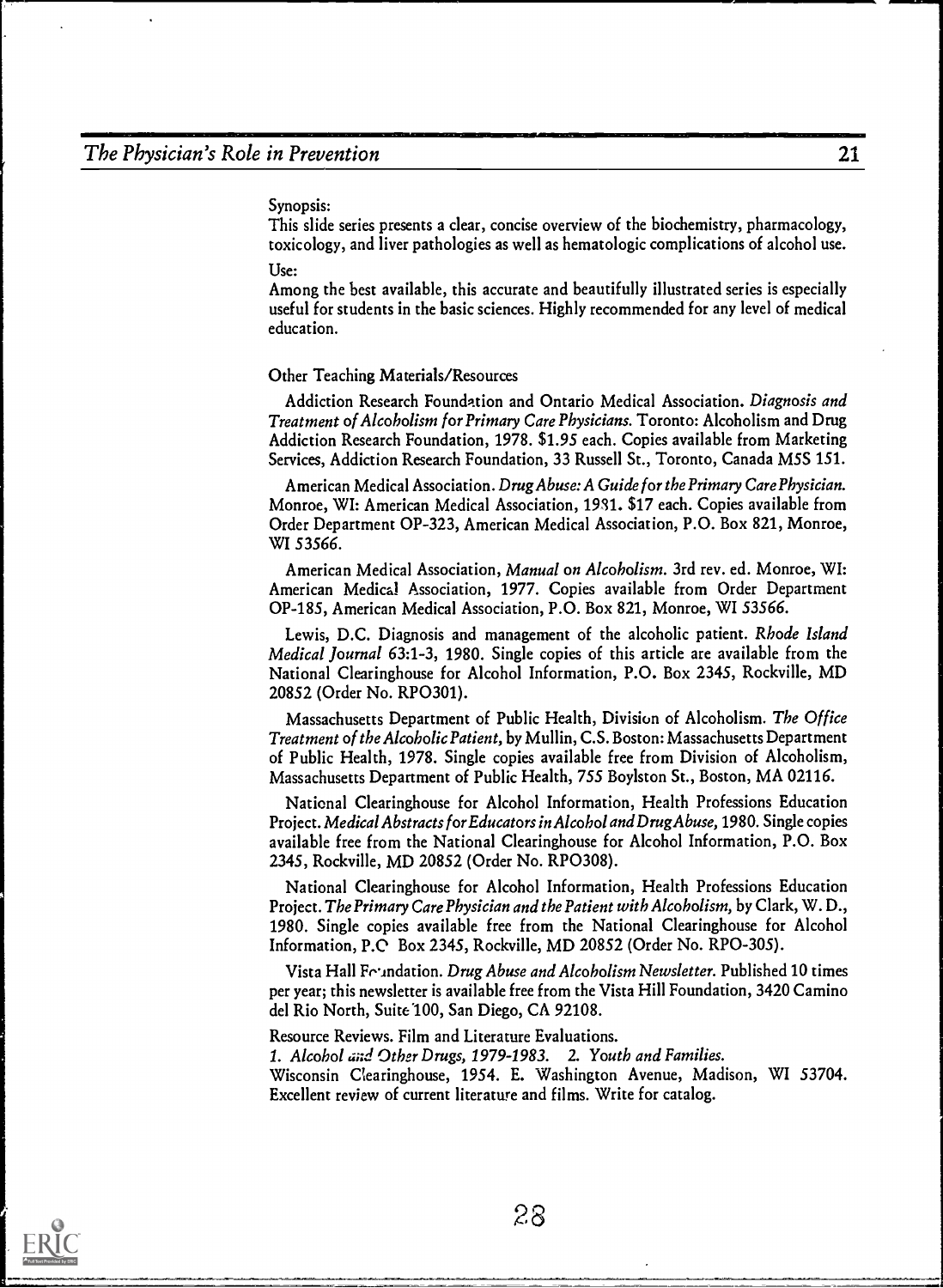# Organizations and Agencies

Addiction Research Foundation 33 Russell St. Toronto, Canada M5S251 (807) 595-6000

The Addiction Research Foundation offers a number of educational materials for sale, including pamphlets, fact sheets, books, and audiovisual products. Two periodicals are published: The Journal and Projection (film and video review service). An Educational Materials Catalogue can be obtained by writing to the foundation.

Center of Alcohol Studies Research Information and Publications Division Rutgers University P.O. Box 969 Piscataway, NJ 08854 (201) 932-3510

The Research Information and Publications Division of the Center of Alcohol Studies is concerned with the systemization of knowledge about human uses of alcohol. The division's specialists collect, classify, and abstract scientific literature on alcohol and alcoholism and make this organized knowledge available through the following publications and services. Prepaid orders are shipped postage free.

The Journal of Studies on Alcohol—A primary source of new information on all aspects of alcohol and alcohol problems; published monthly; \$35 annual subscription. To order, write Journal of Alcohol Studies at the above address.

Other Publications—The Publications Division also publishes and distributes a variety of books, monographs, and technical and nontechnical pamphlets and reprints. A catalog of publications is available on request.

Bibliographies—A list of more than 500 bibliographies is available on request. All bibliographies are updated continually and are keyed to abstracts in the RCAS collections. Photocopies of abstracts or full-text documents are also available. A fee of \$2.50 covers photocopying costs.

Information Services-The Center of Alcohol Studies Library houses major collections of books, periodicals, dissertations, and other materials pertaining to alcohol studies. Full library services are available for use in person or by mail, including interlibrary loan and photo duplication of materials. For further information or to request services, contact Research Information Staff.

National Clearinghouse for Alcohol Information P.O. Box 2345 Rockville, MD 20852 (301) 468-2600

The National Clearinghouse for Alcohol Information is an information service of the National Institute on Alcohol Abuse and Alcoholism (NIAAA). It is a central point where information is gathered from world-wic sources and disseminated to the field. The Clearinghouse offers the following products and services:

Information Requests

Responses and Referrals-Clearinghouse staff respond to individual inquiries of a personal, professional, or technical nature. They provide referrals to other agencies when appropriate.

29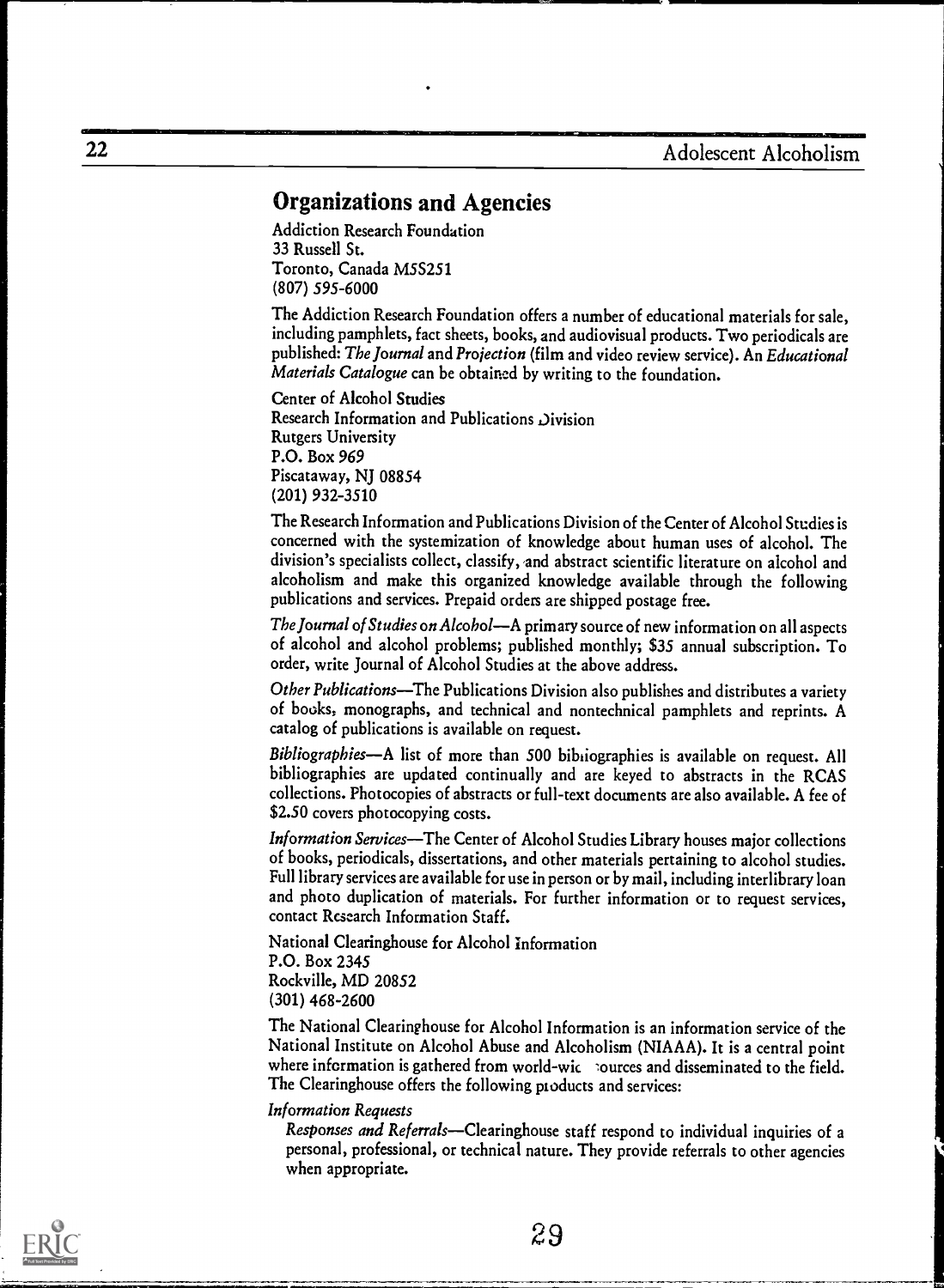Literature Searches—Clearinghouse specialists perform searches of computerized files containing citations and abstracts for scientific, technical, and programmatic documents in areas such as medicine, physiology, biochemistry, public health, psychology, animal research, treatment and therapies, mental health, legislation and criminal justice, safety, sociology, prevention and education, statistics, and special population groups.

#### Publications

The Clearinghouse distributes, free of charge, limited numbers of alcohol-related pamphlets, books, posters, and other materials published by NIAAA. These range from audiovisual information, to program idea books, to basic question-and-answer pamphlets, to reports to Congress summarizing the current scientific knowledge on alcoholism and alcohol abuse. Order forms and lists of materials are available.

- a. Health Professions Education Project Package for Medical Educators—This package contains a wide range of curriculum resources for the instructor in alcohol and drug abuse.
- b. Directories of Treatment Resources-Directories of alcoholism treatment programs provide information for each of the 50 States on type of program, services, admission requirements, and accreditation.
- c. Alcohol Topics In Brief—The Clearinghouse produces a series of fact sheets that offer concise information on subjects of high interest to the alcoholism community. Current topics include alcohol and youth, alcohol and women, health insurance coverage for alcoholism, and minimum drinking age.
- d. Selected Translations of International Alcoholism Research (STIARS)-Important foreign language articles are translated and made available by the Clearinghouse to researchers and other interested persons. Some topics include "Alcoholism in Women," "Recent Statistical Elements Concerning the Prevalence of Alcoholism in Italy," and "Heart Defects of Children From Alcoholic Mothers."
- e. Law and Legislative Summaries (LLS)-A series of summary publications offers information on status, provisions, and other details relating to legislation at both the State and Federal level.

#### Subscription Services

The Clearinghouse offers three subscription services that are aimed at keeping professionals and nonprofessionals informed about the latest developments in alcoholism and alcohol abuse prevention, treatment, and research.

NIAAA Information and Feature Service (IFS)-Emphasizing trends in alcoholrelated programming and research, the Clearinghouse produces a news series that covers educational developments, policy decisions, and local programs across the Nation. The activities of NIAAA and other alcoholism organizations are also reported. There is no subscription charge for this publication, which is issued 12 to 14 times per year.

Alcohol Health and Research World—The quarterly magazine of NIAAA has proved to be a reliable resource for those who want to keep abreast of current developments in the alcohol field. Regular features of the magazine include survey articles, new programmatic approaches, research findings, and in-depth reports on all aspects of alcohol, as well as book reviews.

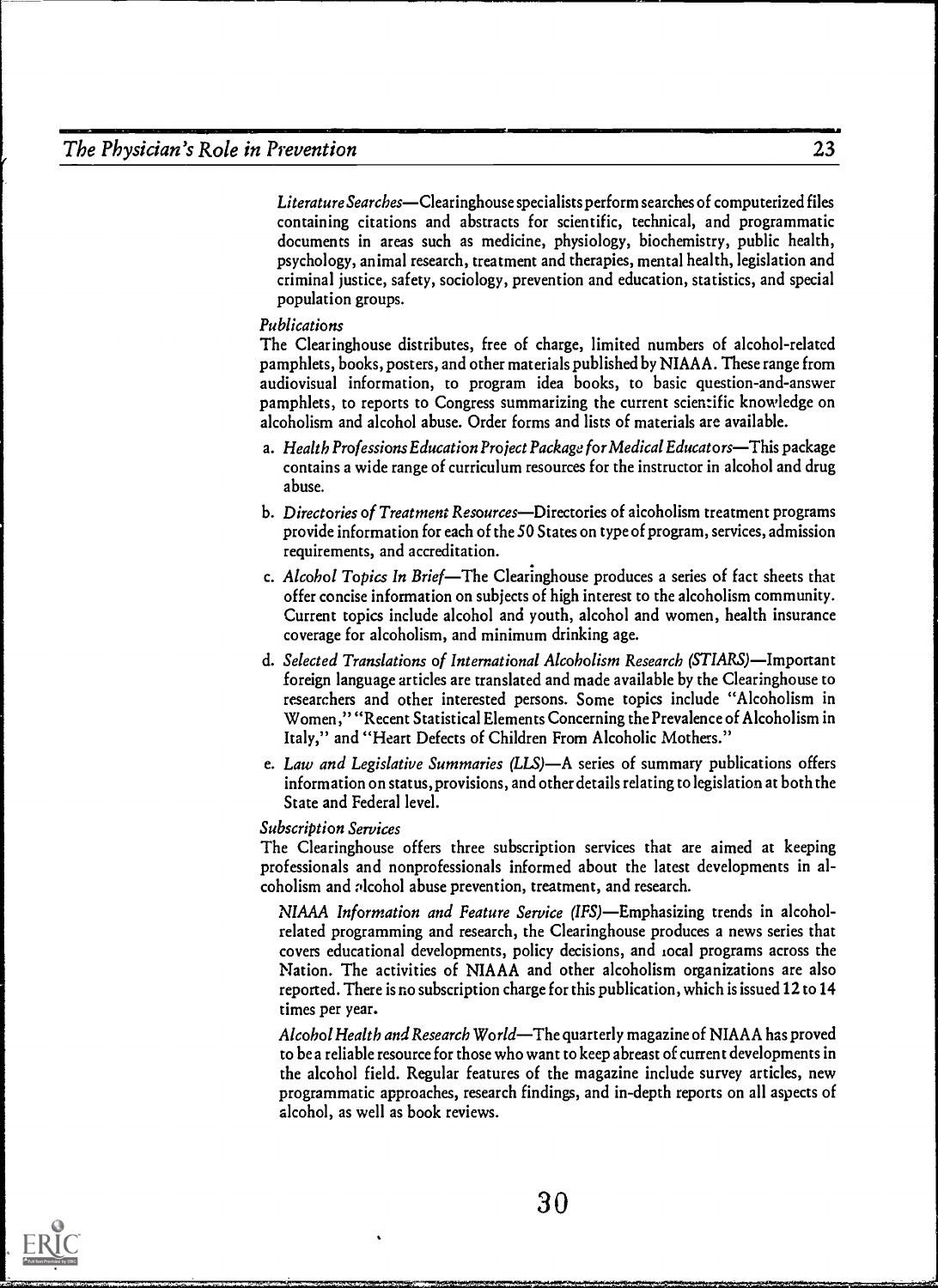The annual rate for Alcohol Health and Research World is \$8.50 for domestic subscriptions (\$10.65 foreign). To receive a 1-year subscription to World send your remittance to:

Superintendent of Documents U.S. Government Printing Office Department 35 Washington, DC 20402

Alcohol Awareness Service-This free service provides periodic, continuing notification of recent technical and scientific books, journal articles, conference proceedings, and programmatic materials. Alcohol Awareness Service registration forms are available from the Clearinghouse.

All requests for information, publications, and subscriptions should be mailed to the Clearinghouse at the above address.

National Council on Alcoholism (NCA) Publications Department 733 Third Ave. New York, NY 10017 (212) 986-4433

NCA distributes a wide variety of publications on all aspects of alcohol use and abuse. For a full listing, write NCA for a Catalog of Publications.

National Clearinghouse on Drug Abuse Information (NCDAI)

NCDAI serves as a focal point within the Federal Government for the collection, dissemination, and exchaage of drug abuse information. It offers the following products and services:

Audiovisual Information

Audiovisual Loan Service-A free audiovisual loan service is operated through NCDAI. Films may be borrowed, one at a time, for a 14-day period, through interlibrary loan only. To reserve a film or other audiovisual, call (301) 443-6614. Mail interlibrary loan forms to:

NIDA Resource Cer her 5600 Fishers Lane Parklawn Building, Room 10A-54 Rockville, MD 20857

Film Guides-Two publications are available: Drug Abvse Films (1980) and Where the Drug Films Are: A Guide to Evaluation Services and Distributors. This second publication provides sources of inexpensive and free loan audiovisuals from Federal, commercial, and nonprofit distributors. Single copies of each available free from:

NCDAI P.O. Box 416 Kensington. MD 20795

#### Publications

NCDAI maintains an inventory of more than 300 publications that are disseminated free upon request. Materials of interest to physicians include:



31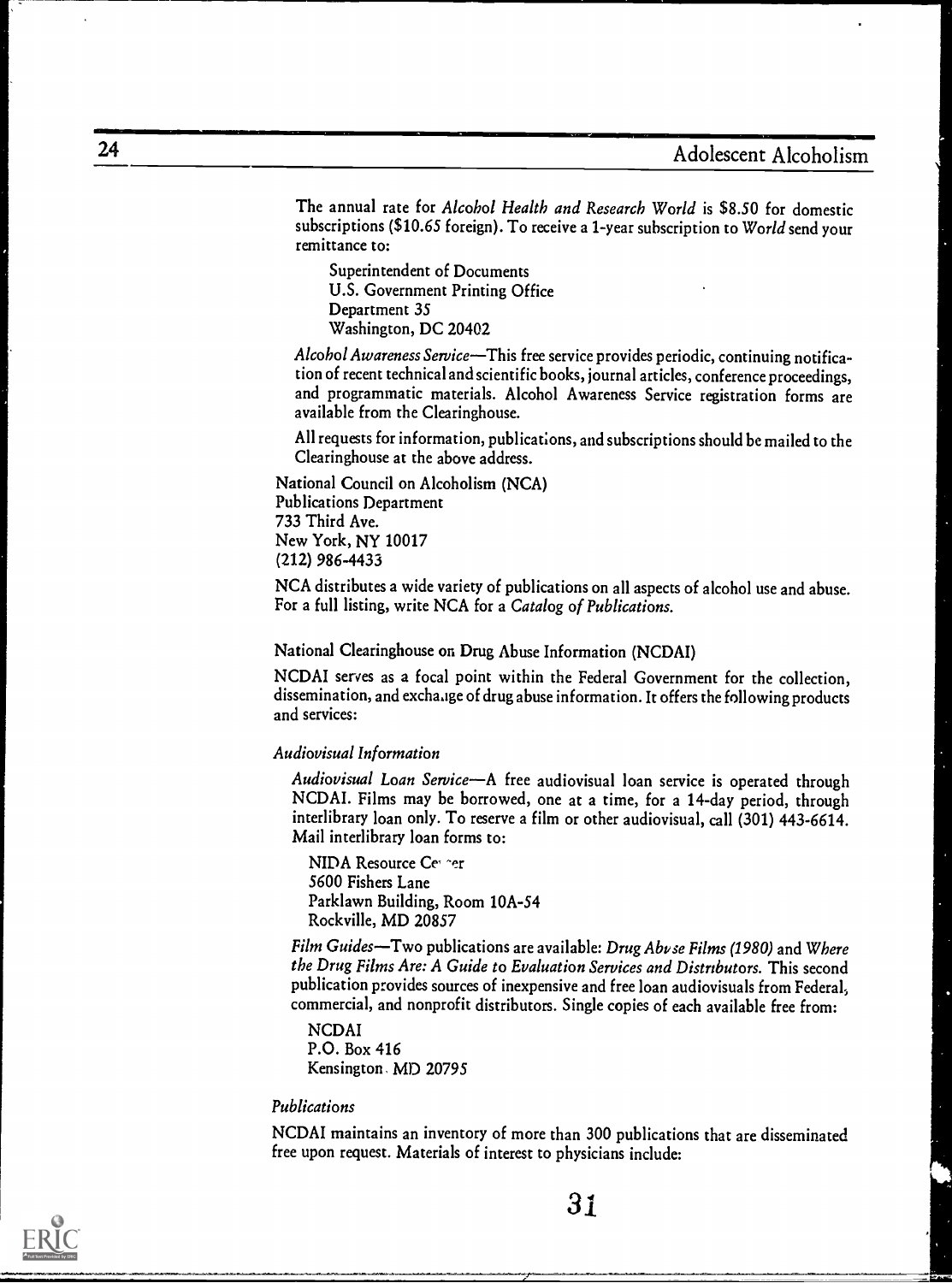Prevention/Education Materials—A wide range of topics are covered and available upon request.

Research Issue Series-A series that includes abstracts of research studies, one bibliography, and two essays on current issues of interest to the drug research community. Sample issues: Use and Abuse of Amphetamine and Its Substitutes, Issue 15; A Cocaine Bibliography, Issue 12; Drugs and Psychology, Issue 19.

Research Monograph Series—A series that provides critical reviews of current research problem areas and techniques, state-of-the-art conferences, integrative research reviews, and significant original research. Sample items: Narcotic Antagonists: Naltrexone, Monograph 9; Review of Inhalants: Euphoria to Dysfunction, Monograph 15; Behavioral Tolerance: Research and Treatment and Implications, Monograph 18; PCP—Phencyclidine Abuse: An Appraisal, Monograph 21.

SAODAP Monograph Series—A series of monographs originally developed by the Special Action Office for Drug Abuse Prevention and now available through NCDAI. These monographs are on a variety of research topics, including epidemiological studies and techniques for providing drug abuse treatment services. Sample item: Outpatient Methadone Treatment Manual.

Special Bibliographies—A series of annotated bibliographies for the professional or technical audience on current topics of interest. Sample item: Methadone and Pregnancy.

Technical Papers-A new series of scientific reviews for the professional or technical audience on drug abuse research issues. Sample item: CNS Depressants.

Special Reports-Sample items: Acute Drug Reactions in a Hospital Emergency Room; The Aging Process and Psychoactive Drug Use; Marijuana and Health 1980; Medical Treatment for Complication of Polydrug Use; NIDA Research on Drug Abuse: Publications for the Scientific and Professional Community; Sedative-Hypnotic Drugs: Risks and Benefits; Consequences of Alcohol and Marijuana Use.

Single copies of these and many other publications of use to the health professions educator may be obtained, free of charge, subject to availability. For complete monthly publication listing and order form, write to:

NCDAI P.O. Box 416 Kensington, MD 20795

Medical Monographs (in print or in process)—This series provides medical personnel with current, practical information on drug abuse problems and treatment methodologies. May be used as a resource for practicing physicians or as a teaching aid.

Volume I, No. 4, October 1977: Emergency Treatment o/ the Drug-Abusing Patient for Treatment Staff Physicians

Volume I, No. 5, January 1978: Pharmacological and Toxicological Perspectives of Commonly Abused Drugs

Volume I, No. 6, August 1978: Diagnosis of Drug and Alcohol Abusers

Volume I, No. 7, June 1979: Primary Physician Guide to Drug Abuse Treatment

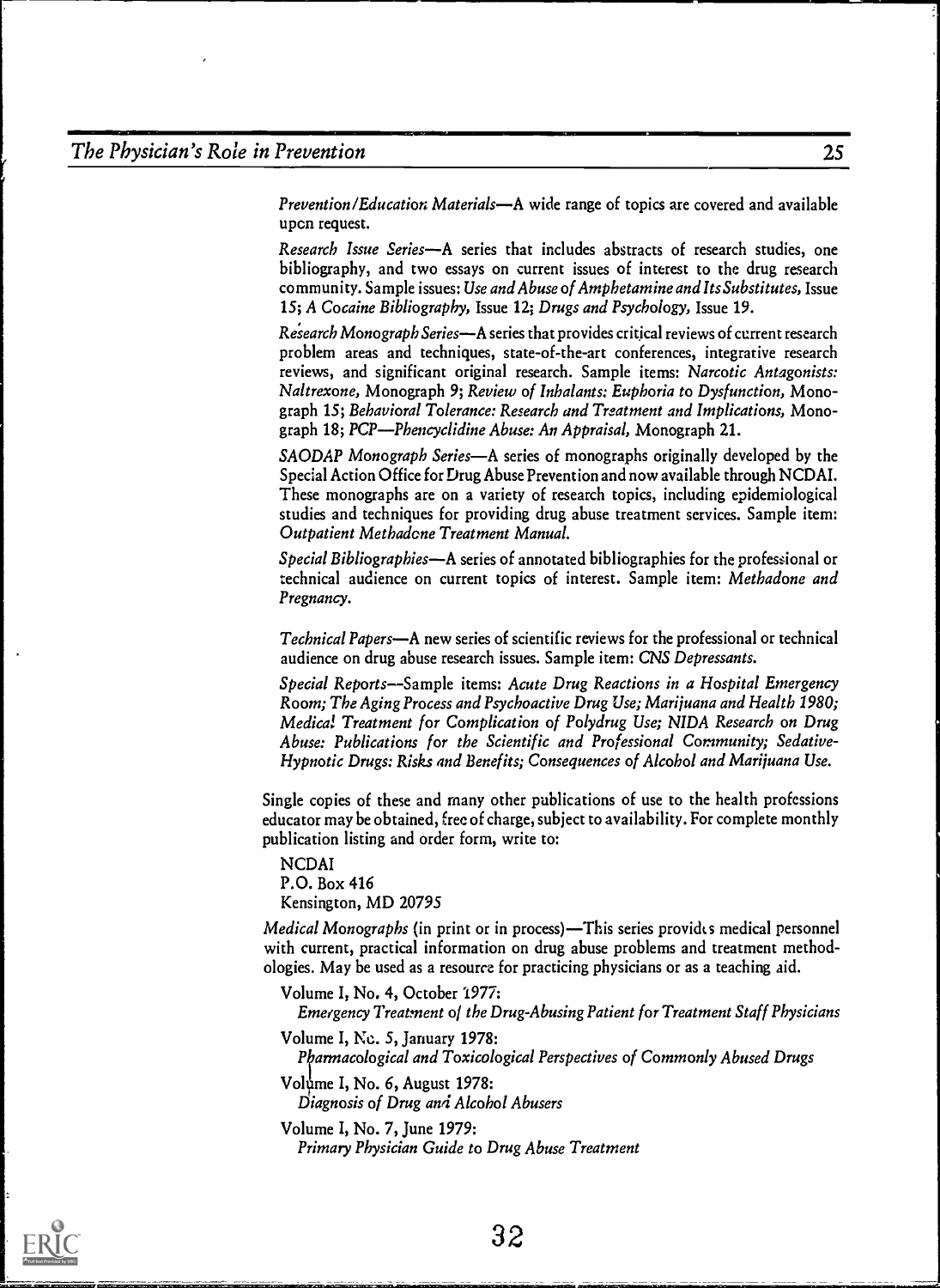Volume II, No. 1, July 1980: Frequently Prescribed and Abused Drugs: Their Indications, Efficacy and Rational Prescribing

Volume II, No. 2, August 1980: Treatment of the Drug and Alcohol Abuser

Single copies are available free from:

National Drug Abuse Center Materials Distribution Facility 12112 Nebel St. Box 5352 Rockville, MD 20852

#### Library

The Resource Center maintains an 800-volume back collection, subscribesto more than 400 scientific technical journals and newsletters, and maintains a collection of journal articles on microfiche. For additional information and loan policies, write to:

NIDA Resource Center 5600 Fishers Lane Parklawn Building, Room 10A-54 Rockville, MD 20857

#### Mailing Lists

NCDAI maintains mailing lists for six subject areas: epidemiology, law/policy documents, prevention/education, research papers/reports, training, treatment. For further information or to be placed on one of these lists, write to:

NCDAI Dept. ML 5600 Fishers Lane Parklawn Building, Room 10A-53 Rockville, MD 20857

National Institute on Alcohol Abuse and Alcoholism

National Institute on Drug Abuse

Both have excellent monographs on substance abuse issues. The following are particularly noteworthy:

1. Treatment Services for Adolescent Substance Abusers. DHHS Publication No. (ADM) 85-1342. Printed 1985.

This volume describes different ways to deliver treatment and intervention services to adolescent drug abusers, including the following:

- Making appropriate referrals
- Doing adequate evaluation of the individual's problems and assets
- Determining specific treatment needs
- $\bullet$  Individualizing treatment
- **•** Initiating treatment
- $\bullet$  Providing indicated physical health, educational, vocational, basic counseling, group therapy, and alternative activity services.